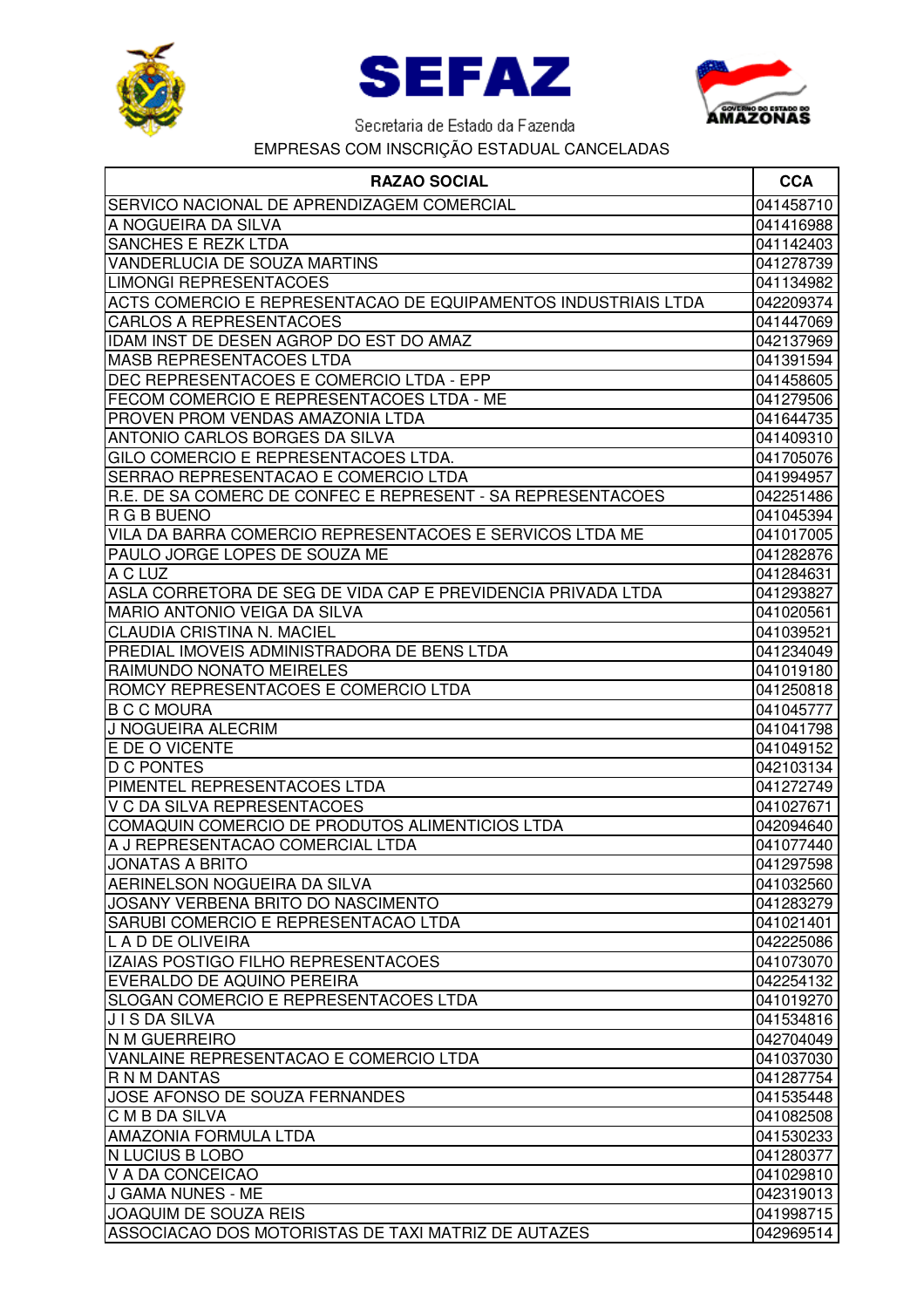





| <b>RAZAO SOCIAL</b>                                                       | <b>CCA</b>             |
|---------------------------------------------------------------------------|------------------------|
| <b>CLEAN SERVICOS LTDA</b>                                                | 042229359              |
| INST. DE PATOLOGIA E HEMATOLOGIA S/S LTDA                                 | 041937058              |
| E P RAMOS REPRESENTA¿OES COM LTDA                                         | 044001878              |
| <b>JANIO DE ANDRADE LIMA</b>                                              | 041045939              |
| CONDOMÍNIO AMAZONAS SHOPPING CENTER                                       | 041165519              |
| J F REPRES. DE ARTIGOS DE PAPEL. E SUPRIMENTOS DE INFORMATICA             | 042228166              |
| SERVICOS E CONSULTORIA STAUDINGER LTDA                                    | 041414233              |
| ARCHNET INFO CONSULTORIA E PLANEJAMENTO LTDA                              | 041320930              |
| A J V PIRES                                                               | 041404459              |
| <b>MARK MULLER ENGENHARIA LTDA</b>                                        | 041421094              |
| SUPER BRASIL SERVICOS PUBLICITARIOS LTDA                                  | 042121876              |
| <b>HICKS HANSEN CONSULTORIA E PARTICIPACOES LTDA</b>                      | 041311167              |
| H A DE SOUZA - EMPREENDIMENTOS                                            | 041538099              |
| F DE OLIVEIRA COUTINHO                                                    | 042187044              |
| IN DE OLIVEIRA                                                            | 041069781              |
| <b>GOMES E REIS LTDA</b>                                                  | 041873173              |
| <b>CONTAGEM SERVICOS TECNICOS LTDA</b>                                    | 041406524              |
| <b>Z DE P R NEVES</b>                                                     | 041413474              |
| SAO JUDAS TADEU ASSESSORIA FISCAL E CONTABIL LTDA                         | 041031415              |
| PUBLIWAY ASSESSORIA EM COMUNICACAO E MARKETING LTDA                       | 041056604              |
| OFFICINA 5 SERVICOS LTDA                                                  | 041322320              |
| YAMAGISHI CONSULTORIA LTDA                                                | 041818733              |
| <b>AMAZON TECHNOLOGIES COMPANY</b>                                        | 041487982              |
| U M A DA AMAZONIA LTDA                                                    | 041393767              |
| MINUANO CONSTRUTORA LTDA                                                  | 041550137              |
| J R RODRIGUES DE LIMA                                                     | 041419286              |
| SETECON SERVICOS DE DESP ADUAN E MERCAN LTDA                              | 041162870              |
| CENTAURO COMUNICACAO LTDA                                                 | 041164318              |
| NUNES JOSE DE SOUZA NETO                                                  | 041384288              |
| LOGICAL CONSTRUCOES E COMERCIO LTDA                                       | 041387481              |
| TECPEME DA AMAZONIA CONSTRUCOES E PROJETOS LTDA<br>E N MOREIRA            | 041494490              |
| <b>G T HAYASHIDA</b>                                                      | 041267702<br>041201086 |
| BIT IMAGEM TECNOLOGIA E SERVICOS LTDA                                     | 041408926              |
| <u>TANGET INFONIVIANNETING GONSULTONIA FLANEJAWIENTO E NEFNESENTAGOES</u> |                        |
| 1 TDA<br>SPUTINICK DESPACHOS ADUANEIROS E TRSNPORTES LTDA                 | 041061810<br>041389905 |
| SOARES ASSESSORIA E SERVICOS LTDA                                         | 041098730              |
| M DE LOURDES A RAMOS DESPACHOS                                            | 041075471              |
| FERRAZ CONSTRUCAO E MANUTENCAO LIMITADA                                   | 041462882              |
| <b>B LIMA GONCALVES</b>                                                   | 043000975              |
| P A C DABELA                                                              | 042078628              |
| DIPROSER ASSESSORIA ADMINISTRATIVA LTDA                                   | 041400747              |
| BONATEC BONATES TECNOLOGIA CONSTRUCAO E COMERCIO LTDA                     | 041388321              |
| A V DE OLIVEIRA TORRES                                                    | 041185536              |
| PADRAO ENGENHARIA E MONTAGENS LTDA                                        | 041185641              |
| TALEN ARTES PUBLICIDADE LTDA                                              | 041075900              |
| ROSIMEIRE DE CARVALHO MARTINS                                             | 041398173              |
| <b>ANTONIO CARLOS MARIA DE AGUIAR</b>                                     | 041050223              |
| IGARA VIDEO PRODUCOES PUBLICIDADE E TURISMO LTDA                          | 041959353              |
| <b>DIRETRIZ COMUNICACAO INTEGRADA LTDA</b>                                | 041265491              |
| <b>INFRA CONSTRUCOES E SERVICOS LTDA</b>                                  | 042082579              |
| <b>J N DA SILVA</b>                                                       | 041092287              |
| CONTROLE CONSULTORIA LTDA                                                 | 041956940              |
| <b>TRIBAL MARKETING LTDA</b>                                              | 042101239              |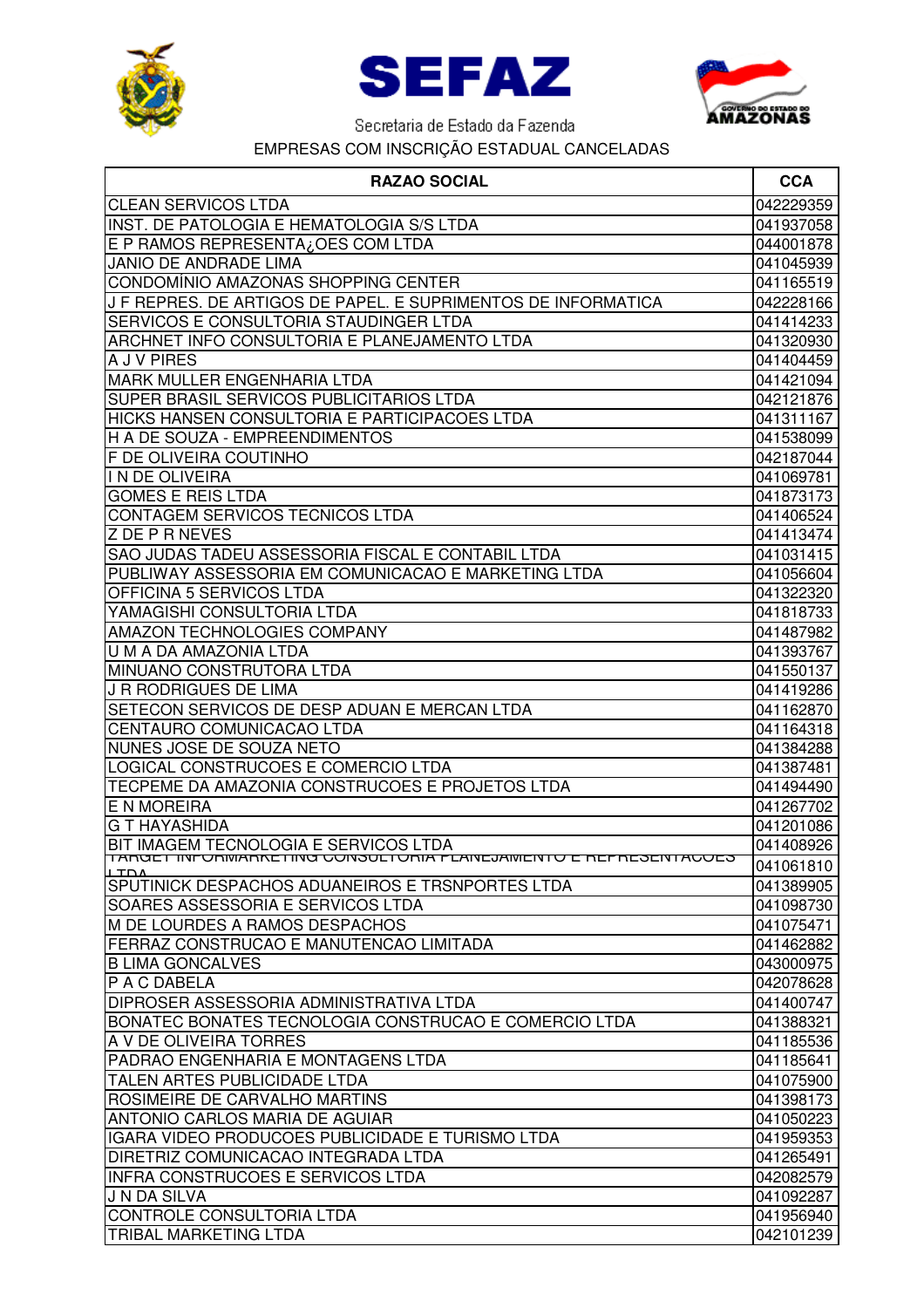





| <b>RAZAO SOCIAL</b>                                              | <b>CCA</b> |
|------------------------------------------------------------------|------------|
| LIGA FEMININA DO ESTADO DO AMAZONAS / LIFEA                      | 041376714  |
| A F PACHECO                                                      | 041932226  |
| PRESTADORA DE SERVICOS GLAUCIA LTDA                              | 041049675  |
| MULTIMETRIA CONSULTORIA PROJETOS E SERVICOS DE NAVEGACAO LTDA    | 041397479  |
| CHM ARQUITETURA LTDA                                             | 041489454  |
| L A F DE SOUZA                                                   | 041030702  |
| <b>CARLOS A DE SOUZA</b>                                         | 041917936  |
| TOKANAVE-CONSULTORIA E SERVICO DE NAVEGACAO LTDA                 | 041343719  |
| OLAVIO DE HOLANDA BRAGA FILHO                                    | 041040317  |
| J DE ASSIS E BALIEIRO                                            | 041062850  |
| C M MAIA                                                         | 041433793  |
| E A T HARA                                                       | 041476131  |
| HOTEL DE TURISMO E LAZER RECANTO DA NATUREZA LTDA                | 041425960  |
| ADUANA DESPACHOS E ASSESSORIA DE COMERCIO EXTERIOR               | 041900332  |
| MARIA DO SOCORRO FERNANDES BARROS                                | 041383877  |
| <b>STRATEGIC SISTEMAS LTDA</b>                                   | 041067673  |
| <b>JOSE SIQUEIRA DE LIMA</b>                                     | 041085477  |
| ARI MOREIRA DA SILVA                                             | 041381165  |
| PLANATECH SERVICOS TECNICOS E COMERCIO LTDA                      | 042087295  |
| <b>BULBOL E CIA LTDA</b>                                         | 041015401  |
| PRECIOUS WOODS MANGEMENT DO BRASIL CONSULTORIA E REFLORESTAMENTO |            |
| LTDA                                                             | 041226925  |
| <b>OTILIA FAUSTA GOES TAVARES</b>                                | 041334620  |
| QUIMISERV QUIMICA E SERVICOS LTDA                                | 041773268  |
| DOM BOSCO COMISSARIA DE DESPACHOS LTDA                           | 041978773  |
| PORTO ASSESSORIA DE COMERCIO EXTERIOR LTDA                       | 041072111  |
| M S REPRESENTACOES E CONFECCOES LTDA                             | 042721857  |
| J BELO DA HORA                                                   | 041090250  |
| JOSE ANTONIO MAURICIO BRUCE                                      | 041065018  |
| MESTRA SERVICOS DE ENGENHARIA LTDA                               | 041038479  |
| ANA MARIA DA CONCEICAO OLIVEIRA DA SILVA                         | 041520785  |
| TILZA BATALHA DE SOUZA                                           | 041334558  |
| DESPOLMASTER DRAGAGEM E DESPOLUICAO LTDA                         | 041017773  |
| JOSE HENRIQUE ATAIDE DE OLIVEIRA                                 | 041079973  |
| IJOAO OLIVEIRA DOS SANTOS HOTEL                                  | 041381254  |
| NILZOMAR FERREIRA BARBOSA                                        | 041334710  |
| ADUANA DESPACHOS E ASSESSORIA DE COMERCIO EXTERIOR LTDA          | 041478738  |
| SERVPLAZA PROJETOS E IMPLANTACAO HOTELARIA LTDA                  | 041390466  |
| <b>ARC ASSESSORIA DINAMICA LTDA</b>                              | 041265319  |
| KSENSUS EMPREENDIMENTOS LTDA                                     | 041473370  |
| A L DE M SANTIAGO                                                | 042109302  |
| V CAMPOS NUNES ME                                                | 042097762  |
| OSNI FALCAO CELESTINO                                            | 041511530  |
| ANETE SOCORRO DE FIGUEIREDO PESSOA                               | 041340019  |
| M A SERRAO VIEIRA ME                                             | 042112850  |
| SERVMASTER SERVICOS TECNICOS COMERCIO REPRESENTACOES LTDA        | 041090985  |
| U BALDOINO DA COSTA                                              | 041123743  |
| <b>EMIDIO LOPES VIEIRA</b>                                       | 041082141  |
| <b>M BRAUNA BRASIL</b>                                           | 041315820  |
| EQUATORIAL ENGENHARIA LTDA                                       | 041058119  |
| <b>CURICA HOTEL LTDA</b>                                         | 041446070  |
| M L DE FRANCA ARAUJO                                             | 041335724  |
| <b>DARLUCIA GOES FARIAS</b>                                      | 041334434  |
| NEWTON NOGUEIRA DA CRUZ                                          | 041095944  |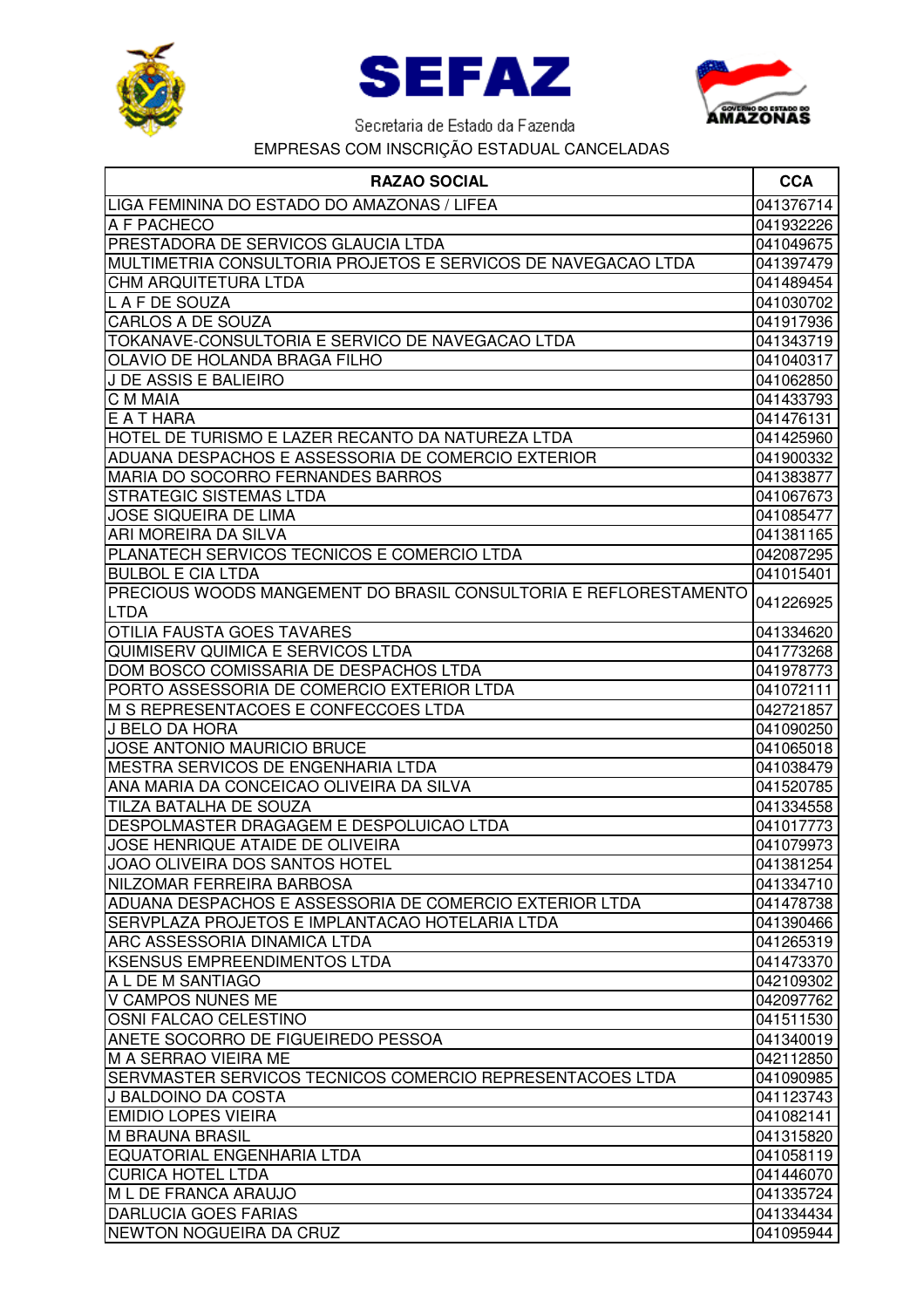





| <b>RAZAO SOCIAL</b>                                | <b>CCA</b> |
|----------------------------------------------------|------------|
| <b>CESAR A K VANNI</b>                             | 041279450  |
| <b>DEMDE SOUZA</b>                                 | 041497252  |
| <b>ATENAS CONSTRUTORA LTDA</b>                     | 041049705  |
| <b>JOSE HENRIQUE FROTA</b>                         | 041193709  |
| MARIA EDY DOS S RAMOS POUSADA                      | 041479548  |
| <b>INCURSIONETUR DA AMAZONIA LTDA</b>              | 041499204  |
| DCR DESPACHOS COMERCIO E REPRESENTACOES LTDA       | 041022750  |
| I M LOPES POUSADA                                  | 041356098  |
| <b>JANDER TEIXEIRA GOES</b>                        | 041380134  |
| APOIO CONSTRUCAO E COMERCIO LIMITADA               | 041040970  |
| <b>JOSE ALRIMAR PEREIRA BRITO</b>                  | 041380614  |
| EMAC ENGENHARIA DE MANUTENCAO LTDA                 | 041362225  |
| <b>H P DO NASCIMENTO</b>                           | 041464060  |
| JONAS RODRIGUES DE MENEZES                         | 041079337  |
| <b>ENGECONSULT CONSTRUCOES E PROJETOS LTDA</b>     | 041551788  |
| LUIZ SABINO DA S NETO                              | 042081432  |
| RAIMUNDO ROBERTO BARROS VIDAL                      | 041877845  |
| M C DA F ARAUJO                                    | 041479920  |
| OPCAO SERVICOS PRESTADOS LTDA                      | 041773276  |
| <b>D E P FERREIRA NETO</b>                         | 041263936  |
| <b>OFFICE BOY SERVICOS LTDA</b>                    | 041296184  |
| ATIVA CONSULTORIA E PARTICIPACOES S C LTDA         | 041218043  |
| <b>ANTONIO JOSE C DA SILVA</b>                     | 041340051  |
| <b>M FELIX BARROS</b>                              | 041028546  |
| SONIA MARIA DA SILVA MOREIRA                       | 041334531  |
| <b>BARROS ENGENHARIA LTDA</b>                      | 041911652  |
| <b>WOW AMAZONIAN RESORTS S A</b>                   | 041623932  |
| PARCON PROJETO ARQUITETURA E CONSTRUCAO LTDA       | 041270630  |
| NORSUL DESPACHOS E ASSESSORIA DE COM. EXTERIOR LTD | 041121449  |
| P A VERAS                                          | 041044070  |
| M DOS S O VALE                                     | 042111790  |
| <b>R Q MATOS</b>                                   | 042130697  |
| A B DE SOUZA HOTEL                                 | 041419650  |
| ELISANGELA MARTINS DE ALENCAR                      | 041404343  |
| E PIRES GARZON                                     | 041543270  |
| HTS SERVI¿OS DE HOTELARIA E TURISMO LTDA           | 041918134  |
| ANGIOMED ANGIOLOGIA DE MANAUS LTDA                 | 041396359  |
| <b>EBS EMPREENDIMENTOS TURISTICOS LTDA</b>         | 042712262  |
| CONSUAUDIT CONSULTORIA CONTABIL LTDA ME            | 041952081  |
| <b>W M HANADA</b>                                  | 041900545  |
| L C DA COSTA VIEIRA                                | 041279573  |
| HOTUMAR HOTEIS DE TURISMO MARTINE LTDA             | 041739655  |
| L M MIRANDA                                        | 042141532  |
| <b>PROMON GEOFISICA LTDA</b>                       | 041682807  |
| RAIMUNDO FELIPE REIS VASCONCELOS                   | 041381246  |
| VDPMELO                                            | 041494946  |
| SKCAL COMUNICACAO E MARKETING LTDA                 | 041029852  |
| P A FARIAS ARAUJO                                  | 041390920  |
| ROCIMAR DA CUNHA CARNEIRO                          | 041400941  |
| FRANK ANTONIO BULCAO SOMBRA                        | 041376293  |
| ROSINDA FERREIRA TELES                             | 042234760  |
| NILTON BATISTA DOS SANTOS                          | 041396480  |
| <b>JAYME FARIAS SICSU JUNIOR</b>                   | 041368835  |
| JOSE EDSON ALENCAR ARRUDA JUNIOR                   | 041454049  |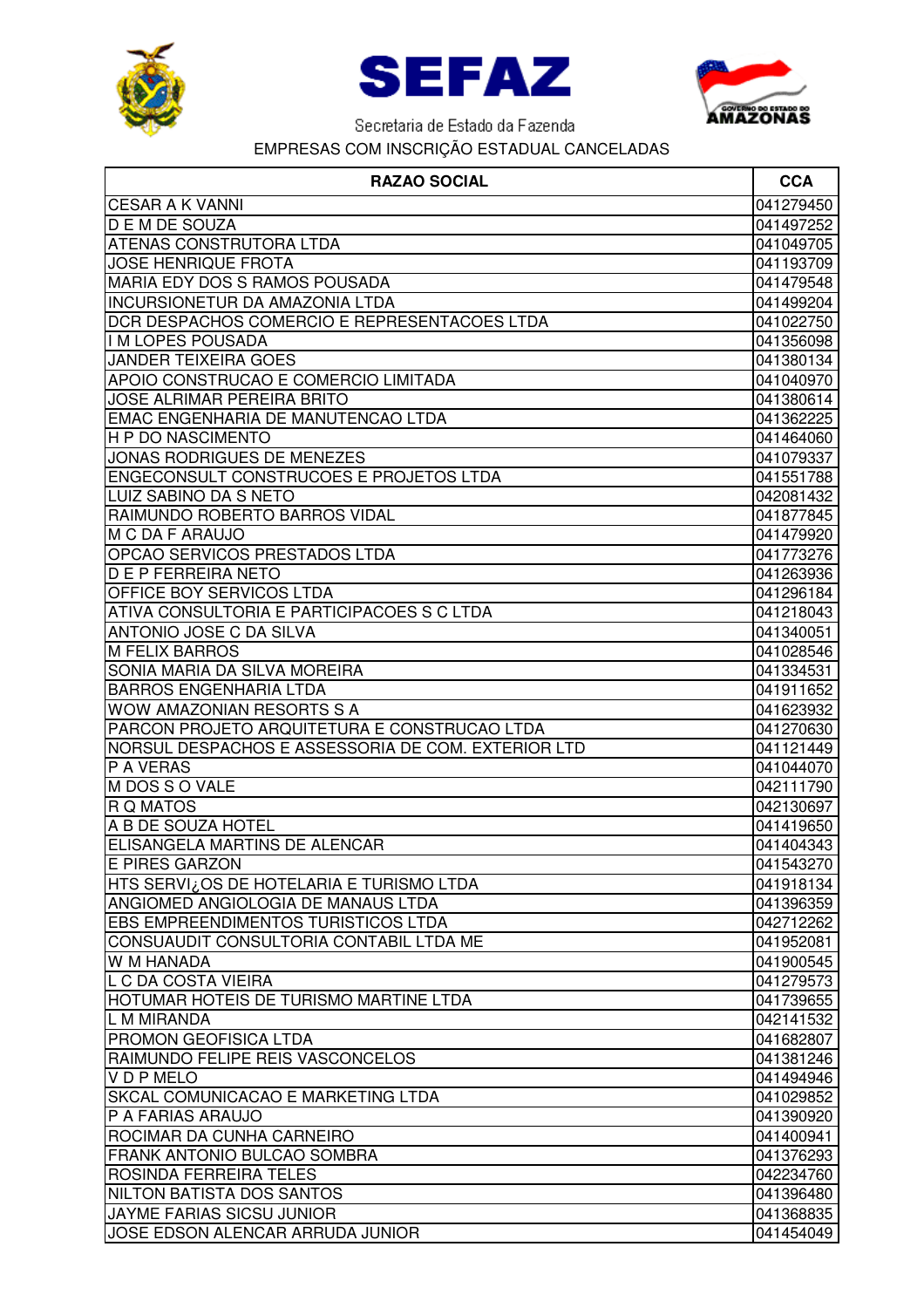





| <b>RAZAO SOCIAL</b>                                                | <b>CCA</b> |
|--------------------------------------------------------------------|------------|
| <b>AMAZONLIST COMUNICACOES LTDA</b>                                | 041338618  |
| S K S PUBLICIDADE LTDA                                             | 041315790  |
| HOTEL E TURISMO BOA VIDA LTDA                                      | 041286090  |
| <b>ALFA TELEMARKENTING S/C</b>                                     | 041387198  |
| G F ASSESSORIA EM COMUNICACOES LTDA                                | 041200470  |
| <b>FREITAS ESTAMPARIA LTDA</b>                                     | 041078845  |
| J V DE MELO DA SILVA ME                                            | 041049934  |
| FRANCISCA DAS CHAGAS MARTINS PONTES                                | 041381297  |
| <b>H V DE CARVALHO</b>                                             | 041392698  |
| 3D DESIGNERS EDITORACAO ASSESSORIA DE PUBLICIDADE E MARKETING LTDA | 041024419  |
| <b>LL TRINDADE</b>                                                 | 041427491  |
| <b>M F NOLORVES</b>                                                | 041287495  |
| A P ABECRIM                                                        | 041338456  |
| J N TURISMO LTDA                                                   | 041325923  |
| HOTEIS ECOLOGICOS E PESCA TURISTICA DO AM S A                      | 041292243  |
| J Y EMPREENDIMENTOS TURISTICOS LTDA                                | 042242231  |
| <b>ANDRE FESTRATI</b>                                              | 041350820  |
| <b>ANTHERO SAMPAIO FILHO</b>                                       | 041032799  |
| S S PRODUCOES E COMUNICACAO LTDA                                   | 041030893  |
| <b>SAGA PUBLICIDADE LTDA</b>                                       | 041428382  |
| AMARILDO VALE DE SOUZA                                             | 041419448  |
| DESTAQUES PROMOCOES E PUBLICIDADE LTDA                             | 041416600  |
| SENA PUBLICIDADE E TRANSPORTES LTDA                                | 041073835  |
| <b>CORREA &amp; PINHEIRO LTDA</b>                                  | 041113500  |
| VH TRATAMENTO DE RESIDUOS LTDA                                     | 042116600  |
| VALDENIR SEIXAS DE OLIVEIRA                                        | 041371283  |
| S DE C C FELINTO ME                                                | 041433467  |
| <b>FRANCISCO VIEIRA ROMAO</b>                                      | 041772202  |
| JOSE BENEDITO DA SILVA MENDES                                      | 041475283  |
| <b>ANTONIO S MELO</b>                                              | 041357086  |
| EVANSTOUR HOTEL E TURISMO LTDA                                     | 041467850  |
| <b>DAVID EDWARDS MAIA</b>                                          | 041339479  |
| ASSOC MARC E ARTESAOS DE BARREIRINHA                               | 042158818  |
| LUIZ ANTONIO DA CRUZ                                               | 041381130  |
| ASSOCIA¿AO DOS TRABALHADORES AGROEXTRATIVISTAS DO MUNICIPIO DE     | 042181801  |
| <b>PAUINI-AM</b>                                                   |            |
| <b>PIERRE DUBOIS</b>                                               | 041735374  |
| ASSOC DE MORAD AGROEXTRATIVISTA DA COM PONTA DO CAMPO LG CAPANA    | 041518241  |
| <b>GRANDE</b>                                                      |            |
| ASSOCIACAO DOS EMPREGADOS DA EMBRAPA NO AMAZONAS                   | 041702433  |
| <b>MARCELO DOS SANTOS DUARTE ME</b>                                | 042121507  |
| SOCIEDADE DOS CRIADORES DE GALOS COMBATENTES DE PARINTINS          | 042086523  |
| ASSOCIACAO BENEFICIENTE DOS MORADORES DA COMUNIDAD                 | 041509331  |
| N DE FIGUEIREDO                                                    | 041111079  |
| COOPERATIVA AGROINDUSTRIAL MISTA DE PRES FIGUEIREDO LTDA COAMPREF  | 041048415  |
| <b>S A RODRIGUES</b>                                               | 041507797  |
| REGINA LANE BEZERRA DA SILVA                                       | 041270150  |
| <b>CLAUDENOR MELO DA CRUZ</b>                                      | 041381190  |
| <b>MARIO DA COSTA SALES</b>                                        | 041331885  |
| L D L DE ALMEIDA                                                   | 041427831  |
| ESCRITORIO DE SERVICOS LOCAIS DE A.A. DO AMAZONAS                  | 041089537  |
| LUCIVALDO BARBOSA STONE                                            | 041372964  |
| M G BENEFICIAMENTO E COMERCIO LTDA                                 | 041489772  |
| R M S BRITO                                                        | 041412133  |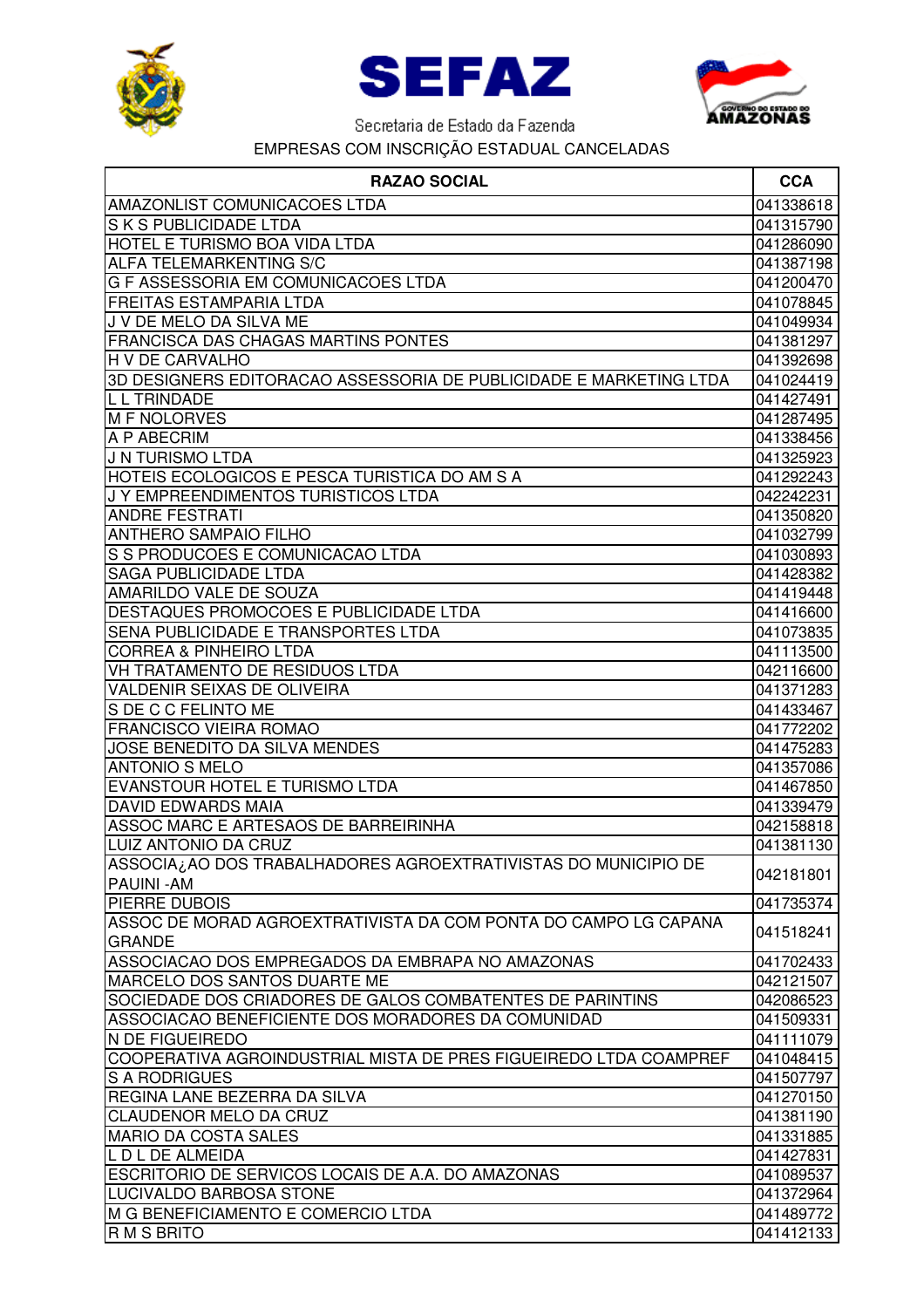





| <b>RAZAO SOCIAL</b>                                                 | <b>CCA</b> |
|---------------------------------------------------------------------|------------|
| JOAO BONIFACIO DA SILVA GOMES                                       | 041470788  |
| A C DAS C OLIVEIRA                                                  | 044002602  |
| F VASCONCELOS REPRESENTACOES LTDA                                   | 042221676  |
| ANA NEIDE DOS SANTOS BATISTA                                        | 041381203  |
| CINTHYA FEITOSA DE SOUZA                                            | 041454200  |
| R S CORREA REFRIGERACAO LTDA                                        | 041402090  |
| <b>MARIA CLEIDE BARREIROS LOPES</b>                                 | 041442407  |
| MARFIM REFRIGERACAO IMPORTACAO COMERCIO E SERVICOS LTDA             | 041381033  |
| ASSOCIACAO DE MORAD AGROEXTRATIVISTA DA COM DE TERRA PRETA E S JOSE |            |
| <b>LG ATINING</b>                                                   | 041518233  |
| <b>TARCILIONORA PARA DE OLIVEIRA</b>                                | 041993195  |
| <b>Z C DE SOUZA HORA</b>                                            | 041057244  |
| AMAZON AR REFRIGERACAO E AR CONDICIONADO LTDA                       | 041520246  |
| ELETROTERM SERVICOS PROFISSIONAIS LTDA                              | 041386051  |
| <b>W C DE ARAUJO</b>                                                | 041056540  |
| JOAQUIM P DE OLIVEIRA NETO                                          | 041319982  |
| J H DOS SANTOS PEREIRA                                              | 041106318  |
| F TEOTONIO DE SOUZA                                                 | 041421612  |
| <b>BOM CLIMA REFRIG LTDA ME</b>                                     | 042095026  |
| <b>NILO MARQUES VALENTE</b>                                         | 041388968  |
| A M G ENGENHARIA SERVICOS E COMERCIO LTDA                           | 041385667  |
| <b>G DE S ALBUQUERQUE SERVICOS</b>                                  | 041987608  |
| <b>IRIAN CARVALHO MAIA</b>                                          | 041062256  |
| RAIMUNDO DA SILVA PINHEIRO                                          | 041407237  |
| DELTA COMUNICACOES E SERVICOS LTDA                                  | 041088042  |
| F F AZEVEDO                                                         | 041017412  |
| PROTENORTE MATERIAIS DE SEGURANCA E REPRESENTACAO LTDA              | 041475607  |
| OLIVEIRA E IRMAOS CAMPOS LTDA                                       | 041991184  |
| <b>VALDETE MARQUES BARROSO</b>                                      | 041902769  |
| AUTO LOCADORA PANAMERICANA LTDA                                     | 041250877  |
| RAIMUNDO BARBOSA LIMA                                               | 041883918  |
| P CAD ENGENHARIA LTDA                                               | 041867637  |
| <b>W PEREIRA CAMPOS</b>                                             | 041371348  |
| M DE L P BINDA                                                      | 041381874  |
| ASSOCIACAO FOLCLORICA BOI-BUMBA CAPRICHOSO                          | 041375424  |
| <b>ISRAEL FRAGOSO DA SILVA</b>                                      | 041338162  |
| <b>D DO SOCORRO S MARTINS</b>                                       | 041097394  |
| <b>D DANGELO DA SILVA</b>                                           | 041088620  |
| <b>S C NASCIMENTO RODRIGUES</b>                                     | 041473825  |
| <b>ANTONIO RODRIGUES BARBOSA</b>                                    | 041423623  |
| W DE SOUZA LOCACAO                                                  | 041120710  |
| OSMARINA CORREA DA SILVA                                            | 041041186  |
| M C JORGE                                                           | 041030362  |
| TECAAM TECNOLOGIA AMBIENTAL DO AMAZONAS LTDA                        | 041456203  |
| <b>FINK E CIA LTDA</b>                                              | 041083210  |
| <b>F S FERREIRA NUNES</b>                                           | 041350235  |
| R M Q LITAIFF                                                       | 041326253  |
| <b>AMAZONINO AYMANE</b>                                             | 041837851  |
| <b>INSTALETRICA LTDA</b>                                            | 041347579  |
| C A LEMOS MARINHO                                                   | 041372530  |
| <b>MANIA PUBLICIDADE LTDA</b>                                       | 041084470  |
| MARCY MENEZES CORDOVIL - ME                                         | 041727630  |
| J A DA SILVA FOTOGRAFIA                                             | 041854128  |
| POTYGUARA MOURA DE FREITAS                                          | 041039408  |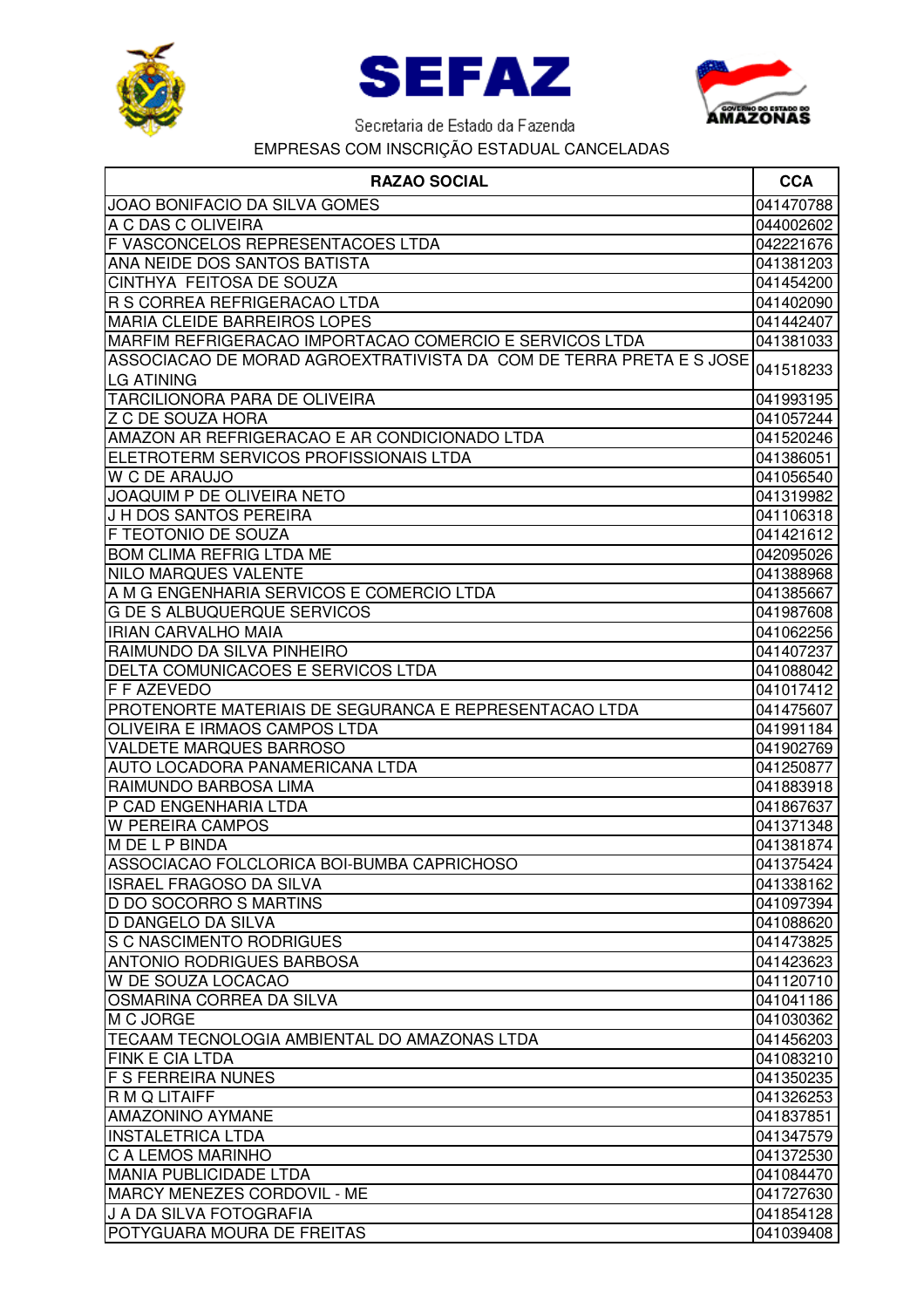





| <b>JOSE PEREIRA MONTEIRO</b>                                       | 041045181 |
|--------------------------------------------------------------------|-----------|
| V P DE LIMA ENGENHARIA                                             | 041552423 |
| <b>JORGE ERNESTO KLEIN</b>                                         | 041411650 |
| A B FERREIRA VIDEO                                                 | 041356683 |
| <b>LIMA &amp; GUIMARAES LTDA</b>                                   | 041286952 |
| E A DE CARVALHO BUFFET                                             | 042094291 |
| <b>E S PROGENIO</b>                                                | 041045122 |
| A A DE OLIVEIRA DIVULGACAO                                         | 041208056 |
| <b>STANLEY ISRAEL</b>                                              | 041756444 |
| L R SONDAGENS E POCOS LTDA                                         | 041876270 |
| S M DOS SANTOS NEGREIROS                                           | 041341880 |
| INTERRIVER SERVICOS INDUSTRIAIS E NAVAISLTDA                       | 041552512 |
| FRANCISCO IVONALDO DE OLIVEIRA GOMES                               | 041019431 |
| <b>JAILSON SAMPAIO MOREIRA</b>                                     | 041409582 |
| <b>INTERNACIONAL LOCADORA LTDA</b>                                 | 041727169 |
| A H V DE MATOS                                                     | 041328922 |
| EMPRESA SE ASSESSORIA E PUBLICIDADE LTDA                           | 041422155 |
| <b>ALDA R DE MAGALHAES</b>                                         | 041999797 |
| <b>G SOARES BRELAZ</b>                                             | 041822676 |
| J PACHECO MACIEL                                                   | 041404432 |
| M C SANTOS DIVULGACAO                                              | 041466152 |
| L A M FARTOLINO                                                    | 041252675 |
| <b>VALDECI BENTES BARBOZA</b>                                      | 041282795 |
| <b>EDMUNDO F NASCIMENTO</b>                                        | 041334078 |
| RI SERVICOS E COMERCIO LTDA                                        | 041545060 |
| ASSOCIACAO DOS TRAB E TRABALHADORAS RURAIS AGROEXTRATIVISTA DA     |           |
| <b>COMUN AJURICABA</b>                                             | 042966493 |
| <b>GRANT GEOPHYSICAL DO BRASIL LTDA</b>                            | 041751450 |
| EIT EMPRESA INDUSTRIAL TECNICA S/A                                 | 041040813 |
| C H ALECRIM JOHN                                                   | 041342127 |
| M L LOPES DO NASCIMENTO                                            | 042207142 |
| SOLO ARTS SOLO CIMENTO ARTEFATOS E CONSTRUCOES LTDA                | 041342690 |
| <b>W S B VEICULOS LTDA -ME</b>                                     | 041298730 |
| <b>JESSE DA SILVA REIS</b>                                         | 041142446 |
| ASSOCIACAO DOS MORADORES E PRODUTORES RURAIS DA COMUNIDADE - M DAS |           |
| <b>OLIVEIRAS</b>                                                   | 042936080 |
| <b>IOLANDA TEIXEIRA DE FREITAS</b>                                 | 041490304 |
| ANGELICA COSTA DA SILVA                                            | 041412494 |
| <b>LOK VIDEO LTDA</b>                                              | 041954270 |
| <b>F S MACHADO</b>                                                 | 041323890 |
| F DE ARAUJO PINTO REPRESENTACOES                                   | 042081190 |
| ATA AMAZONAS SERV ASSISTENCIAIS DE FERRAMENTARIA E MANUT INDL LTDA | 041463463 |
| <b>MAX VIDEO LTDA</b>                                              | 041104099 |
| EDINERES VIEIRA DE CASTRO                                          | 041445783 |
| <b>J B P CHAVES JUNIOR</b>                                         | 042123410 |
| ETE ENGENHARIA DE TELECOMUNICACOES E ELETRICIDADE S A              | 041379799 |
| <b>CIDADE MANAUS RETIFICA DE MOTORES LTDA</b>                      | 041361253 |
| FIALHO E BASTOS LTDA                                               | 041872061 |
| <b>T R DA S GARCEZ</b>                                             | 041378547 |
| ASSOCIACAO DOS PRODUTORES AGRO EXTRATIVISTAS DA COMUNIDADE DEIXA   |           |
| <b>FALAR E CIRCUN</b>                                              | 042309972 |
| <b>J M DA COSTA NETO</b>                                           | 042101409 |
| <b>IN L PRESTACAO DE SERVICOS LTDA</b>                             | 041387155 |
| <b>SB PARTICIPACOES LTDA</b>                                       | 041202120 |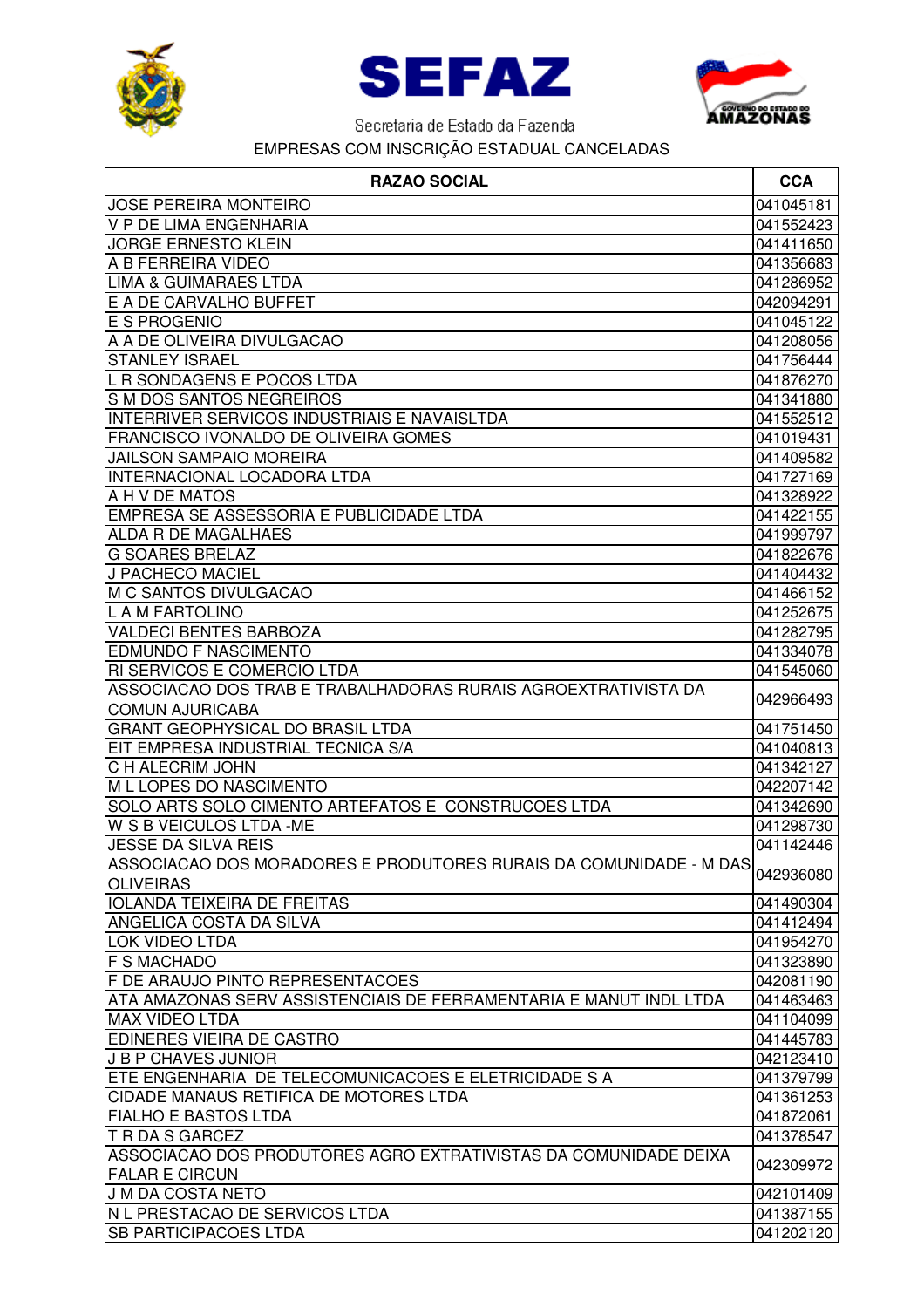





| <b>GDASCOSTA</b><br>041402855<br>S C BOTELHO<br>041554663<br>J L MATIAS DE SOUZA<br>041388046<br>RENOVADORA TUPI LTDA<br>041249127<br>ANGEL CUSTODIO MONCAYO PEREZ ME<br>042123208<br>MATTOS DE ARAUJO LIMA & CIA LTDA<br>041979648<br>A C DAS MERCES FOTOS<br>042127106<br><b>CLAUDIO RIBEIRO MATHIAS</b><br>041189922<br>AFONSO CAMPOS DA SILVA<br>041094069<br>D F DA CRUZ<br>042105439<br>CARLOS RAIMUNDO ALVES PEREIRA ME<br>041254384<br>ARMANDO RIBEIRO DA COSTA<br>041832744<br><b>IRMAOS BULBOL LIMITADA</b><br>041258975<br>A CARREIRA DA COSTA - ME<br>041022815<br><b>M A DA SILVA PIMENTEL</b><br>041358007<br><b>TATIANA L DE MENDONCA</b><br>041077504<br><b>WIDSON ALVES GONCALVES</b><br>041271408<br>PLANETA SEGURANCA PATRIMONIAL LTDA<br>041393759<br><b>MANAUS EMPILHADEIRAS LTDA</b><br>041861302<br>MARIA CRISTINA MARINHO DE SOUZA ME<br>042105536<br><b>LUZIA SALES</b><br>041820924<br>R F DE SOUZA FILHO SEGURANCAS<br>041376170<br>ROBERTO LOPES DE MOURA<br>041768531<br>M N LOUREIRO CESAR DE SOUZA<br>041081005<br>UTILITARIOS TRANSPORTES LTDA<br>041019067<br>E YOSHIY DE SOUZA<br>041425456<br>NAILDE CESAR DE SOUZA ARAUJO<br>041812476<br>PATRICIA PIRES DA SILVA<br>041024630<br><b>MARCOS DA SILVA ALVES</b><br>041038223<br>PAGLAVLEV LAVANDERIA LTDA<br>041038100<br>A L G DO NASCIMENTO<br>042188130<br>SEGURANCA E VIGILANCIA PATRIMONIAL E ELETRONICA LTDA<br>041389298<br>COOPERATIVA DE TRABALHOS DOS TRABALHADORES DE PRESIDENTE<br>041432282<br><b>FIGUEIREDO</b><br>A M DE ALMEIDA<br>041515234<br>ALFREDO DA SILVA ANDRADE<br>041352866<br><b>D C BRASIL CHIXARO</b><br>041361644<br>042104289<br>042079748<br>RAIMUNDA PEREIRA DA SILVA LAVANDERIA<br>041384610<br><b>SERSEP SEGURANCA PATRIMONIAL LTDA</b><br>041448693<br>LAVANDERIA LAVASECPASSA LTDA<br>041751779<br> FANTASIA VIDEO LOCADORA LTDA<br>041203763<br>ARSENAL SEGURANCA LTDA<br>042153786<br>041316436<br>SENTINELA SERVICOS DE SEGURANCA E VIGILANCIA LTDA<br>041386647<br><b>JORGE SILVA DE SOUZA</b><br>041060288<br><b>FRANCISCO ROBERTO ALVES CARNEIRO</b><br>041338995<br>MARIA GRACIETE PINHEIRO NEVES - ME<br>041355300<br><b>REGINES HOTEL TURISMO LTDA</b><br>041836383<br><b>MARICELI M BRAZAO</b><br>041399838<br><b>HOTEL JOSELY LTDA</b><br>041028295<br>R. DE CASSIA DOURADO DO VALE<br>041494920<br><b>IGUACU VEICULOS LTDA</b><br>041468015 | <b>RAZAO SOCIAL</b>        | <b>CCA</b> |
|---------------------------------------------------------------------------------------------------------------------------------------------------------------------------------------------------------------------------------------------------------------------------------------------------------------------------------------------------------------------------------------------------------------------------------------------------------------------------------------------------------------------------------------------------------------------------------------------------------------------------------------------------------------------------------------------------------------------------------------------------------------------------------------------------------------------------------------------------------------------------------------------------------------------------------------------------------------------------------------------------------------------------------------------------------------------------------------------------------------------------------------------------------------------------------------------------------------------------------------------------------------------------------------------------------------------------------------------------------------------------------------------------------------------------------------------------------------------------------------------------------------------------------------------------------------------------------------------------------------------------------------------------------------------------------------------------------------------------------------------------------------------------------------------------------------------------------------------------------------------------------------------------------------------------------------------------------------------------------------------------------------------------------------------------------------------------------------------------------------------------------------------------------------------------------------------------------------------------------------------------------------------------------------------------------------------------------------------------------------------------------|----------------------------|------------|
|                                                                                                                                                                                                                                                                                                                                                                                                                                                                                                                                                                                                                                                                                                                                                                                                                                                                                                                                                                                                                                                                                                                                                                                                                                                                                                                                                                                                                                                                                                                                                                                                                                                                                                                                                                                                                                                                                                                                                                                                                                                                                                                                                                                                                                                                                                                                                                                 |                            |            |
|                                                                                                                                                                                                                                                                                                                                                                                                                                                                                                                                                                                                                                                                                                                                                                                                                                                                                                                                                                                                                                                                                                                                                                                                                                                                                                                                                                                                                                                                                                                                                                                                                                                                                                                                                                                                                                                                                                                                                                                                                                                                                                                                                                                                                                                                                                                                                                                 |                            |            |
|                                                                                                                                                                                                                                                                                                                                                                                                                                                                                                                                                                                                                                                                                                                                                                                                                                                                                                                                                                                                                                                                                                                                                                                                                                                                                                                                                                                                                                                                                                                                                                                                                                                                                                                                                                                                                                                                                                                                                                                                                                                                                                                                                                                                                                                                                                                                                                                 |                            |            |
|                                                                                                                                                                                                                                                                                                                                                                                                                                                                                                                                                                                                                                                                                                                                                                                                                                                                                                                                                                                                                                                                                                                                                                                                                                                                                                                                                                                                                                                                                                                                                                                                                                                                                                                                                                                                                                                                                                                                                                                                                                                                                                                                                                                                                                                                                                                                                                                 |                            |            |
|                                                                                                                                                                                                                                                                                                                                                                                                                                                                                                                                                                                                                                                                                                                                                                                                                                                                                                                                                                                                                                                                                                                                                                                                                                                                                                                                                                                                                                                                                                                                                                                                                                                                                                                                                                                                                                                                                                                                                                                                                                                                                                                                                                                                                                                                                                                                                                                 |                            |            |
|                                                                                                                                                                                                                                                                                                                                                                                                                                                                                                                                                                                                                                                                                                                                                                                                                                                                                                                                                                                                                                                                                                                                                                                                                                                                                                                                                                                                                                                                                                                                                                                                                                                                                                                                                                                                                                                                                                                                                                                                                                                                                                                                                                                                                                                                                                                                                                                 |                            |            |
|                                                                                                                                                                                                                                                                                                                                                                                                                                                                                                                                                                                                                                                                                                                                                                                                                                                                                                                                                                                                                                                                                                                                                                                                                                                                                                                                                                                                                                                                                                                                                                                                                                                                                                                                                                                                                                                                                                                                                                                                                                                                                                                                                                                                                                                                                                                                                                                 |                            |            |
|                                                                                                                                                                                                                                                                                                                                                                                                                                                                                                                                                                                                                                                                                                                                                                                                                                                                                                                                                                                                                                                                                                                                                                                                                                                                                                                                                                                                                                                                                                                                                                                                                                                                                                                                                                                                                                                                                                                                                                                                                                                                                                                                                                                                                                                                                                                                                                                 |                            |            |
|                                                                                                                                                                                                                                                                                                                                                                                                                                                                                                                                                                                                                                                                                                                                                                                                                                                                                                                                                                                                                                                                                                                                                                                                                                                                                                                                                                                                                                                                                                                                                                                                                                                                                                                                                                                                                                                                                                                                                                                                                                                                                                                                                                                                                                                                                                                                                                                 |                            |            |
|                                                                                                                                                                                                                                                                                                                                                                                                                                                                                                                                                                                                                                                                                                                                                                                                                                                                                                                                                                                                                                                                                                                                                                                                                                                                                                                                                                                                                                                                                                                                                                                                                                                                                                                                                                                                                                                                                                                                                                                                                                                                                                                                                                                                                                                                                                                                                                                 |                            |            |
|                                                                                                                                                                                                                                                                                                                                                                                                                                                                                                                                                                                                                                                                                                                                                                                                                                                                                                                                                                                                                                                                                                                                                                                                                                                                                                                                                                                                                                                                                                                                                                                                                                                                                                                                                                                                                                                                                                                                                                                                                                                                                                                                                                                                                                                                                                                                                                                 |                            |            |
|                                                                                                                                                                                                                                                                                                                                                                                                                                                                                                                                                                                                                                                                                                                                                                                                                                                                                                                                                                                                                                                                                                                                                                                                                                                                                                                                                                                                                                                                                                                                                                                                                                                                                                                                                                                                                                                                                                                                                                                                                                                                                                                                                                                                                                                                                                                                                                                 |                            |            |
|                                                                                                                                                                                                                                                                                                                                                                                                                                                                                                                                                                                                                                                                                                                                                                                                                                                                                                                                                                                                                                                                                                                                                                                                                                                                                                                                                                                                                                                                                                                                                                                                                                                                                                                                                                                                                                                                                                                                                                                                                                                                                                                                                                                                                                                                                                                                                                                 |                            |            |
|                                                                                                                                                                                                                                                                                                                                                                                                                                                                                                                                                                                                                                                                                                                                                                                                                                                                                                                                                                                                                                                                                                                                                                                                                                                                                                                                                                                                                                                                                                                                                                                                                                                                                                                                                                                                                                                                                                                                                                                                                                                                                                                                                                                                                                                                                                                                                                                 |                            |            |
|                                                                                                                                                                                                                                                                                                                                                                                                                                                                                                                                                                                                                                                                                                                                                                                                                                                                                                                                                                                                                                                                                                                                                                                                                                                                                                                                                                                                                                                                                                                                                                                                                                                                                                                                                                                                                                                                                                                                                                                                                                                                                                                                                                                                                                                                                                                                                                                 |                            |            |
|                                                                                                                                                                                                                                                                                                                                                                                                                                                                                                                                                                                                                                                                                                                                                                                                                                                                                                                                                                                                                                                                                                                                                                                                                                                                                                                                                                                                                                                                                                                                                                                                                                                                                                                                                                                                                                                                                                                                                                                                                                                                                                                                                                                                                                                                                                                                                                                 |                            |            |
|                                                                                                                                                                                                                                                                                                                                                                                                                                                                                                                                                                                                                                                                                                                                                                                                                                                                                                                                                                                                                                                                                                                                                                                                                                                                                                                                                                                                                                                                                                                                                                                                                                                                                                                                                                                                                                                                                                                                                                                                                                                                                                                                                                                                                                                                                                                                                                                 |                            |            |
|                                                                                                                                                                                                                                                                                                                                                                                                                                                                                                                                                                                                                                                                                                                                                                                                                                                                                                                                                                                                                                                                                                                                                                                                                                                                                                                                                                                                                                                                                                                                                                                                                                                                                                                                                                                                                                                                                                                                                                                                                                                                                                                                                                                                                                                                                                                                                                                 |                            |            |
|                                                                                                                                                                                                                                                                                                                                                                                                                                                                                                                                                                                                                                                                                                                                                                                                                                                                                                                                                                                                                                                                                                                                                                                                                                                                                                                                                                                                                                                                                                                                                                                                                                                                                                                                                                                                                                                                                                                                                                                                                                                                                                                                                                                                                                                                                                                                                                                 |                            |            |
|                                                                                                                                                                                                                                                                                                                                                                                                                                                                                                                                                                                                                                                                                                                                                                                                                                                                                                                                                                                                                                                                                                                                                                                                                                                                                                                                                                                                                                                                                                                                                                                                                                                                                                                                                                                                                                                                                                                                                                                                                                                                                                                                                                                                                                                                                                                                                                                 |                            |            |
|                                                                                                                                                                                                                                                                                                                                                                                                                                                                                                                                                                                                                                                                                                                                                                                                                                                                                                                                                                                                                                                                                                                                                                                                                                                                                                                                                                                                                                                                                                                                                                                                                                                                                                                                                                                                                                                                                                                                                                                                                                                                                                                                                                                                                                                                                                                                                                                 |                            |            |
|                                                                                                                                                                                                                                                                                                                                                                                                                                                                                                                                                                                                                                                                                                                                                                                                                                                                                                                                                                                                                                                                                                                                                                                                                                                                                                                                                                                                                                                                                                                                                                                                                                                                                                                                                                                                                                                                                                                                                                                                                                                                                                                                                                                                                                                                                                                                                                                 |                            |            |
|                                                                                                                                                                                                                                                                                                                                                                                                                                                                                                                                                                                                                                                                                                                                                                                                                                                                                                                                                                                                                                                                                                                                                                                                                                                                                                                                                                                                                                                                                                                                                                                                                                                                                                                                                                                                                                                                                                                                                                                                                                                                                                                                                                                                                                                                                                                                                                                 |                            |            |
|                                                                                                                                                                                                                                                                                                                                                                                                                                                                                                                                                                                                                                                                                                                                                                                                                                                                                                                                                                                                                                                                                                                                                                                                                                                                                                                                                                                                                                                                                                                                                                                                                                                                                                                                                                                                                                                                                                                                                                                                                                                                                                                                                                                                                                                                                                                                                                                 |                            |            |
|                                                                                                                                                                                                                                                                                                                                                                                                                                                                                                                                                                                                                                                                                                                                                                                                                                                                                                                                                                                                                                                                                                                                                                                                                                                                                                                                                                                                                                                                                                                                                                                                                                                                                                                                                                                                                                                                                                                                                                                                                                                                                                                                                                                                                                                                                                                                                                                 |                            |            |
|                                                                                                                                                                                                                                                                                                                                                                                                                                                                                                                                                                                                                                                                                                                                                                                                                                                                                                                                                                                                                                                                                                                                                                                                                                                                                                                                                                                                                                                                                                                                                                                                                                                                                                                                                                                                                                                                                                                                                                                                                                                                                                                                                                                                                                                                                                                                                                                 |                            |            |
|                                                                                                                                                                                                                                                                                                                                                                                                                                                                                                                                                                                                                                                                                                                                                                                                                                                                                                                                                                                                                                                                                                                                                                                                                                                                                                                                                                                                                                                                                                                                                                                                                                                                                                                                                                                                                                                                                                                                                                                                                                                                                                                                                                                                                                                                                                                                                                                 |                            |            |
|                                                                                                                                                                                                                                                                                                                                                                                                                                                                                                                                                                                                                                                                                                                                                                                                                                                                                                                                                                                                                                                                                                                                                                                                                                                                                                                                                                                                                                                                                                                                                                                                                                                                                                                                                                                                                                                                                                                                                                                                                                                                                                                                                                                                                                                                                                                                                                                 |                            |            |
|                                                                                                                                                                                                                                                                                                                                                                                                                                                                                                                                                                                                                                                                                                                                                                                                                                                                                                                                                                                                                                                                                                                                                                                                                                                                                                                                                                                                                                                                                                                                                                                                                                                                                                                                                                                                                                                                                                                                                                                                                                                                                                                                                                                                                                                                                                                                                                                 |                            |            |
|                                                                                                                                                                                                                                                                                                                                                                                                                                                                                                                                                                                                                                                                                                                                                                                                                                                                                                                                                                                                                                                                                                                                                                                                                                                                                                                                                                                                                                                                                                                                                                                                                                                                                                                                                                                                                                                                                                                                                                                                                                                                                                                                                                                                                                                                                                                                                                                 |                            |            |
|                                                                                                                                                                                                                                                                                                                                                                                                                                                                                                                                                                                                                                                                                                                                                                                                                                                                                                                                                                                                                                                                                                                                                                                                                                                                                                                                                                                                                                                                                                                                                                                                                                                                                                                                                                                                                                                                                                                                                                                                                                                                                                                                                                                                                                                                                                                                                                                 |                            |            |
|                                                                                                                                                                                                                                                                                                                                                                                                                                                                                                                                                                                                                                                                                                                                                                                                                                                                                                                                                                                                                                                                                                                                                                                                                                                                                                                                                                                                                                                                                                                                                                                                                                                                                                                                                                                                                                                                                                                                                                                                                                                                                                                                                                                                                                                                                                                                                                                 |                            |            |
|                                                                                                                                                                                                                                                                                                                                                                                                                                                                                                                                                                                                                                                                                                                                                                                                                                                                                                                                                                                                                                                                                                                                                                                                                                                                                                                                                                                                                                                                                                                                                                                                                                                                                                                                                                                                                                                                                                                                                                                                                                                                                                                                                                                                                                                                                                                                                                                 |                            |            |
|                                                                                                                                                                                                                                                                                                                                                                                                                                                                                                                                                                                                                                                                                                                                                                                                                                                                                                                                                                                                                                                                                                                                                                                                                                                                                                                                                                                                                                                                                                                                                                                                                                                                                                                                                                                                                                                                                                                                                                                                                                                                                                                                                                                                                                                                                                                                                                                 |                            |            |
|                                                                                                                                                                                                                                                                                                                                                                                                                                                                                                                                                                                                                                                                                                                                                                                                                                                                                                                                                                                                                                                                                                                                                                                                                                                                                                                                                                                                                                                                                                                                                                                                                                                                                                                                                                                                                                                                                                                                                                                                                                                                                                                                                                                                                                                                                                                                                                                 |                            |            |
|                                                                                                                                                                                                                                                                                                                                                                                                                                                                                                                                                                                                                                                                                                                                                                                                                                                                                                                                                                                                                                                                                                                                                                                                                                                                                                                                                                                                                                                                                                                                                                                                                                                                                                                                                                                                                                                                                                                                                                                                                                                                                                                                                                                                                                                                                                                                                                                 |                            |            |
|                                                                                                                                                                                                                                                                                                                                                                                                                                                                                                                                                                                                                                                                                                                                                                                                                                                                                                                                                                                                                                                                                                                                                                                                                                                                                                                                                                                                                                                                                                                                                                                                                                                                                                                                                                                                                                                                                                                                                                                                                                                                                                                                                                                                                                                                                                                                                                                 |                            |            |
|                                                                                                                                                                                                                                                                                                                                                                                                                                                                                                                                                                                                                                                                                                                                                                                                                                                                                                                                                                                                                                                                                                                                                                                                                                                                                                                                                                                                                                                                                                                                                                                                                                                                                                                                                                                                                                                                                                                                                                                                                                                                                                                                                                                                                                                                                                                                                                                 | <b>M DE C FERNANDES</b>    |            |
|                                                                                                                                                                                                                                                                                                                                                                                                                                                                                                                                                                                                                                                                                                                                                                                                                                                                                                                                                                                                                                                                                                                                                                                                                                                                                                                                                                                                                                                                                                                                                                                                                                                                                                                                                                                                                                                                                                                                                                                                                                                                                                                                                                                                                                                                                                                                                                                 | <b>H C DE MORAES</b>       |            |
|                                                                                                                                                                                                                                                                                                                                                                                                                                                                                                                                                                                                                                                                                                                                                                                                                                                                                                                                                                                                                                                                                                                                                                                                                                                                                                                                                                                                                                                                                                                                                                                                                                                                                                                                                                                                                                                                                                                                                                                                                                                                                                                                                                                                                                                                                                                                                                                 |                            |            |
|                                                                                                                                                                                                                                                                                                                                                                                                                                                                                                                                                                                                                                                                                                                                                                                                                                                                                                                                                                                                                                                                                                                                                                                                                                                                                                                                                                                                                                                                                                                                                                                                                                                                                                                                                                                                                                                                                                                                                                                                                                                                                                                                                                                                                                                                                                                                                                                 |                            |            |
|                                                                                                                                                                                                                                                                                                                                                                                                                                                                                                                                                                                                                                                                                                                                                                                                                                                                                                                                                                                                                                                                                                                                                                                                                                                                                                                                                                                                                                                                                                                                                                                                                                                                                                                                                                                                                                                                                                                                                                                                                                                                                                                                                                                                                                                                                                                                                                                 |                            |            |
|                                                                                                                                                                                                                                                                                                                                                                                                                                                                                                                                                                                                                                                                                                                                                                                                                                                                                                                                                                                                                                                                                                                                                                                                                                                                                                                                                                                                                                                                                                                                                                                                                                                                                                                                                                                                                                                                                                                                                                                                                                                                                                                                                                                                                                                                                                                                                                                 |                            |            |
|                                                                                                                                                                                                                                                                                                                                                                                                                                                                                                                                                                                                                                                                                                                                                                                                                                                                                                                                                                                                                                                                                                                                                                                                                                                                                                                                                                                                                                                                                                                                                                                                                                                                                                                                                                                                                                                                                                                                                                                                                                                                                                                                                                                                                                                                                                                                                                                 |                            |            |
|                                                                                                                                                                                                                                                                                                                                                                                                                                                                                                                                                                                                                                                                                                                                                                                                                                                                                                                                                                                                                                                                                                                                                                                                                                                                                                                                                                                                                                                                                                                                                                                                                                                                                                                                                                                                                                                                                                                                                                                                                                                                                                                                                                                                                                                                                                                                                                                 | <b>JOSE RIBEIRO SOARES</b> |            |
|                                                                                                                                                                                                                                                                                                                                                                                                                                                                                                                                                                                                                                                                                                                                                                                                                                                                                                                                                                                                                                                                                                                                                                                                                                                                                                                                                                                                                                                                                                                                                                                                                                                                                                                                                                                                                                                                                                                                                                                                                                                                                                                                                                                                                                                                                                                                                                                 |                            |            |
|                                                                                                                                                                                                                                                                                                                                                                                                                                                                                                                                                                                                                                                                                                                                                                                                                                                                                                                                                                                                                                                                                                                                                                                                                                                                                                                                                                                                                                                                                                                                                                                                                                                                                                                                                                                                                                                                                                                                                                                                                                                                                                                                                                                                                                                                                                                                                                                 |                            |            |
|                                                                                                                                                                                                                                                                                                                                                                                                                                                                                                                                                                                                                                                                                                                                                                                                                                                                                                                                                                                                                                                                                                                                                                                                                                                                                                                                                                                                                                                                                                                                                                                                                                                                                                                                                                                                                                                                                                                                                                                                                                                                                                                                                                                                                                                                                                                                                                                 |                            |            |
|                                                                                                                                                                                                                                                                                                                                                                                                                                                                                                                                                                                                                                                                                                                                                                                                                                                                                                                                                                                                                                                                                                                                                                                                                                                                                                                                                                                                                                                                                                                                                                                                                                                                                                                                                                                                                                                                                                                                                                                                                                                                                                                                                                                                                                                                                                                                                                                 |                            |            |
|                                                                                                                                                                                                                                                                                                                                                                                                                                                                                                                                                                                                                                                                                                                                                                                                                                                                                                                                                                                                                                                                                                                                                                                                                                                                                                                                                                                                                                                                                                                                                                                                                                                                                                                                                                                                                                                                                                                                                                                                                                                                                                                                                                                                                                                                                                                                                                                 |                            |            |
|                                                                                                                                                                                                                                                                                                                                                                                                                                                                                                                                                                                                                                                                                                                                                                                                                                                                                                                                                                                                                                                                                                                                                                                                                                                                                                                                                                                                                                                                                                                                                                                                                                                                                                                                                                                                                                                                                                                                                                                                                                                                                                                                                                                                                                                                                                                                                                                 |                            |            |
|                                                                                                                                                                                                                                                                                                                                                                                                                                                                                                                                                                                                                                                                                                                                                                                                                                                                                                                                                                                                                                                                                                                                                                                                                                                                                                                                                                                                                                                                                                                                                                                                                                                                                                                                                                                                                                                                                                                                                                                                                                                                                                                                                                                                                                                                                                                                                                                 |                            |            |
|                                                                                                                                                                                                                                                                                                                                                                                                                                                                                                                                                                                                                                                                                                                                                                                                                                                                                                                                                                                                                                                                                                                                                                                                                                                                                                                                                                                                                                                                                                                                                                                                                                                                                                                                                                                                                                                                                                                                                                                                                                                                                                                                                                                                                                                                                                                                                                                 |                            |            |
|                                                                                                                                                                                                                                                                                                                                                                                                                                                                                                                                                                                                                                                                                                                                                                                                                                                                                                                                                                                                                                                                                                                                                                                                                                                                                                                                                                                                                                                                                                                                                                                                                                                                                                                                                                                                                                                                                                                                                                                                                                                                                                                                                                                                                                                                                                                                                                                 |                            |            |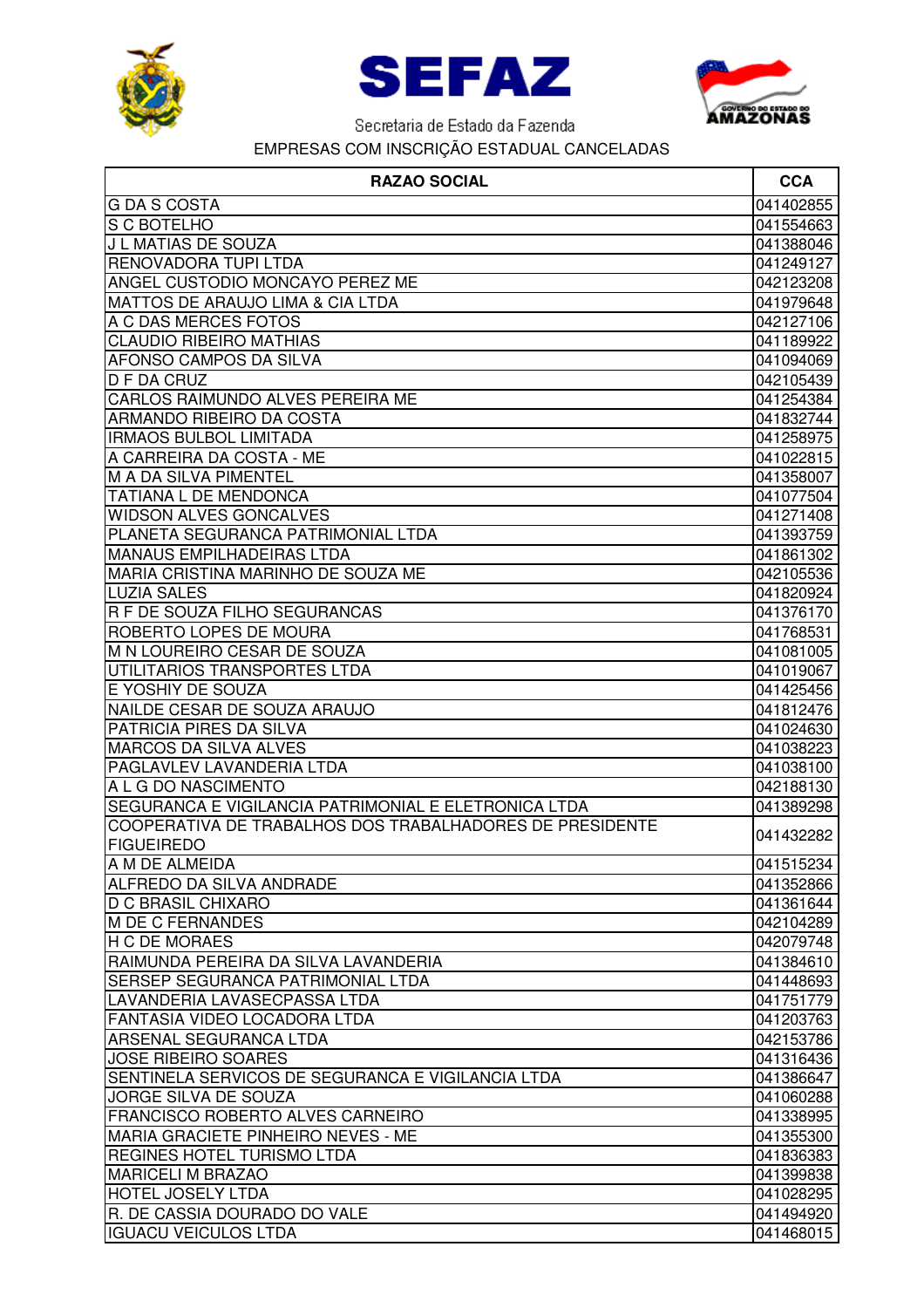





| <b>RAZAO SOCIAL</b>                                      | <b>CCA</b>             |
|----------------------------------------------------------|------------------------|
| LAVANDERIA TROPICAL LTDA                                 | 041848659              |
| TBG TECNICA BRASILEIRA DE GEOFISICA LTDA                 | 041887514              |
| M K TURISMO AGENCIA DE VIAGENS E TURISMO LTDA            | 041053451              |
| <b>VIP SEGURANCA LTDA</b>                                | 041347617              |
| ARGEMIRO DA SILVA                                        | 050010476              |
| V MARINHO FEITOSA                                        | 041388151              |
| <b>GABRIEL HOTEIS E TURISMO LTDA</b>                     | 041039955              |
| <b>ATHAYDE ANTUNES LTDA</b>                              | 041729129              |
| LAVANDERIA SUPER RAPIDA LTDA                             | 041836103              |
| M C SUWA                                                 | 041984706              |
| SERVINORTE ADMINISTRADORA DE SERVICOS DE VIGILANCIA LTDA | 041436482              |
| NEW LINE MOTEL LTDA                                      | 041322436              |
| ASSOCIACAO ATLETICA CAGIN                                | 041155513              |
| C M DE ARAUJO                                            | 041385578              |
| JOANA DARC DOS SANTOS TAVARES                            | 041334507              |
| NAZARE MENDONCA DOS SANTOS ME                            | 041075730              |
| <b>M GECI TIBURCIO DE OLIVEIRA</b>                       | 041046706              |
| <b>MARIA LUCIA NASCIMENTO BRITO</b>                      | 041334680              |
| MIGUEL BENTES DA SILVA                                   | 041334752              |
| <b>OPONETO TURISMO LTDA</b>                              | 041308506              |
| RODOTUR RODOVIARIO TRANSPORTES E TURISMO LTDA            | 041087828              |
| R & S PRODUCOES E EVENTOS LTDA                           | 041330390              |
| AMAZON WAY AGENCIA DE VIAGEM E TURISMO LTDA              | 041080327              |
| <b>AUAB DIVERCOES LTDA</b>                               | 041799976              |
| J C EVENTOS E PROMOCOES LTDA                             | 041497775              |
| <b>HELDER DA VEIGA ROCHA</b>                             | 044001100              |
| JOSE NERI DE SOUZA                                       | 041339010              |
| R DE O VELILLA-LANCHES                                   | 041095766              |
| <b>TARGINO E NONATO LTDA</b>                             | 042126266              |
| C S NAGAOKA                                              | 041909771              |
| <b>IVETE ABECASSIS GARCIA</b>                            | 041334477              |
| REPROARTE SERVICOS REPROGRAFICOS LTDA                    | 041828690              |
| ANA M DE O FERREIRA                                      | 041372867              |
| <b>SAMY ALVES DE LIMA</b>                                | 042087171              |
| IMARIA HELENA PEREIRA BARBOZA ME                         | 041091833              |
| A L NORONHA DE OLIVEIRA - ME.                            | 041426959              |
| MARIA ELIANA BARBOSA SANTAREM                            | 041334701              |
| <b>VIVIANE PASSAGENS E TURISMO LTDA</b>                  | 041196155              |
| ALDENILZA GAMA DE OLIVEIRA                               | 041304020              |
| <b>ANTONIO C BEZERRA</b>                                 | 041130774              |
| E S FERREIRA CABELEIREIRA                                | 041274210              |
| <b>R ROMAO MACIEL</b>                                    | 041420624              |
| <b>VALDOMIRA NUNES FERREIRA</b>                          | 041340400              |
| <b>RODNELL TURISMO LTDA</b>                              | 041441117              |
| <b>LUCIA FARIAS PONTES</b>                               | 041334400              |
| <b>HERMES ROMULO DE ARAUJO PESSOA</b>                    | 041334442              |
| PEDRO NUNES PEREIRA FILHO                                | 041369181              |
| ALLAN SOUZA DE JESUS                                     | 041393260              |
| <b>FRANCISCO FLAVIO ALVES DE MATOS</b>                   | 041484703              |
| <b>WENILDO P A DO NASCIMENTO ME</b>                      | 042145678              |
| <b>EQUIPOL HOTEIS E TURISMO LTDA</b>                     | 041122755              |
| MARIA DO CARMO GODINHO DE SOUZA<br>A G FERREIRA          | 041334671<br>041027183 |
| JULIO MONTEIRO DO CANTO                                  | 041023234              |
|                                                          |                        |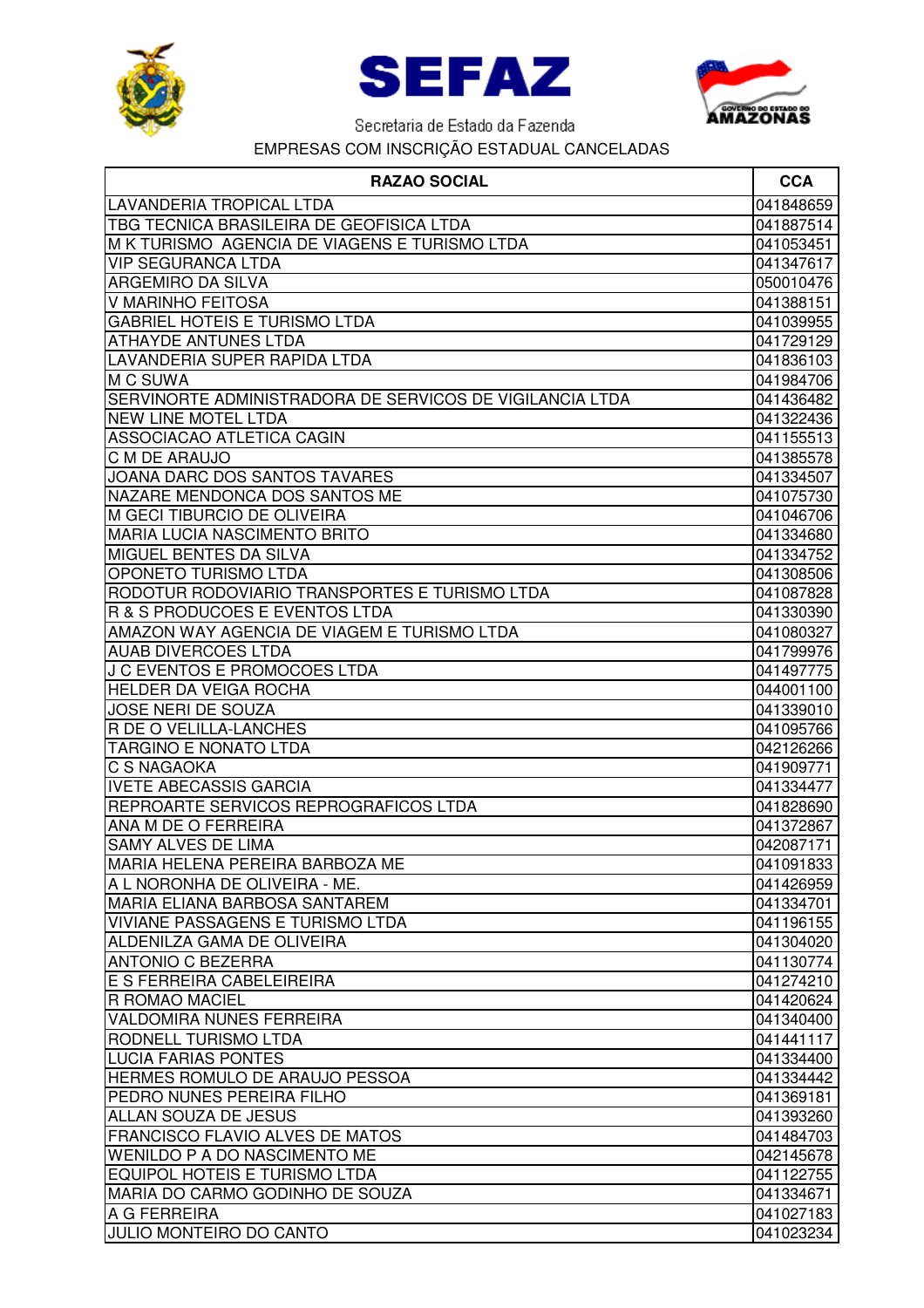





| <b>GREMIO RECREATIVO BIC AMAZONIA</b><br>041205367<br>MAGIC TOYS DIVERSOES PROMOCOES E EMPREENDIMENTOS LTDA<br>041094360<br><b>BUMBA PROMOCOES E MARKERTING LTDA</b><br>041493826<br>SERV TOPOGRAFICOS DE RIO PRETO DA EVA<br>041073258<br><b>SWAMI IARA DA SILVA</b><br>041290640<br>A CARNEIRO HURBANO<br>041419260<br>KARINA PROMOCOES E VENDAS LTDA<br>041075617<br><b>GMMTDACOSTA</b><br>041363876<br>R R PROMOCOES E EVENTOS LTDA<br>042129885<br>NORTE LAZER CULTURAL LTDA<br>042093481<br>041080114<br><b>ARRUDA &amp; FERNANDES LTDA</b><br>041517040<br>M DO S M GOMES<br>041362470<br>CARLOS ALBERTO DA SILVA BRANDAO<br>041381238<br><b>M A CHAGAS</b><br>041080017<br>AGENCIA DE VIAGEM E TURISMO NOVO AYRAO LTDA<br>041373316<br>MARIA CARVALHO DE SOUZA<br>041270525<br>VALDINA COSTA DE SOUZA<br>041334655<br><b>DANIEL E MARQUES</b><br>044005857<br><b>G R DA COSTA ESPORTE</b><br>041424050<br><b>MAFALDA DE SOUZA BATALHA</b><br>041334663<br><b>MOACIR DE ALMEIDA FARIA</b><br>041334590<br>NOEMIA SILVA DE OLIVEIRA<br>042100550<br>ELIAS TAVARES DE ALMEIDA<br>041436199<br><b>GERACAO SERVICOS E COMERCIO LTDA</b><br>042081149<br><b>R M SOUZA SANTOS</b><br>041335430<br><b>IRMAOS TEIXEIRA FONSECA LTDA</b><br>041446682<br><b>GILBERTO MARQUES SAGICA</b><br>041221028<br><b>JAMIL VIANA DE MEDEIROS</b><br>042087422<br>A D M DA SILVA-SERVICOS ME<br>041373979<br><b>BUENO IMPORTACAO COMERCIO E SERVICOS LTDA</b><br>041485890<br>VITORIA REGIA AGENCIA DE VIAGENS E TURISMO LTDA<br>041434927<br>IP DE OLIVEIRA E SILVA<br>041436393<br><b>JULIETA MARI OTANI</b><br>041281624<br><b>IUNIGEL UNIDOS SERVICOS GERAIS DE VIGILANCIA LTDA</b><br>041038410<br><b>ALTO SOLIMOES HOTEIS E TURISMO</b><br>041354516<br>CENTRO AMAZONENSE DE ENSINO E CULTURA CAEC<br>041333640<br>CENTRAL PARK J E J ORGANIZACOES DESPORTIVAS LTDA<br>042129540<br><b>COLIBRI TURISMO LTDA</b><br>041067614<br><b>MANOEL RODRIGUES BATISTA</b><br>041334736<br><b>MARIA ELY PEREIRA DA ROCHA</b><br>042166292<br>M DEUZA P NOGUEIRA<br>041043383<br>CENTRO DE ENSINO PESQUISA E POS GRADUACAO DO NORTE<br>041344227<br><b>CLARITA M GARCEZ</b><br>041080750<br>E E C DA SILVA - ME<br>042123984<br>M G DE FREITAS ALVES<br>041981782<br><b>G P NAVARRO &amp; CIA LTDA</b><br>041371259<br>ATA AGENCIA DE TURISMO DA AMAZONIA LTDA<br>041311140<br>BRAZTUR BRASIL AGENCIA DE VIAGENS E TURISMO LTDA<br>041044282<br><b>ORLANDO DA SILVA RAMOS</b><br>041491289<br><b>EUDIMAR SILVA NEVES</b><br>041864913<br><b>HAFLAV B COSTA</b><br>042135222<br><b>MARIAZINHA ALFAIA DA COSTA</b><br>041339215 | <b>RAZAO SOCIAL</b>                      | <b>CCA</b> |
|------------------------------------------------------------------------------------------------------------------------------------------------------------------------------------------------------------------------------------------------------------------------------------------------------------------------------------------------------------------------------------------------------------------------------------------------------------------------------------------------------------------------------------------------------------------------------------------------------------------------------------------------------------------------------------------------------------------------------------------------------------------------------------------------------------------------------------------------------------------------------------------------------------------------------------------------------------------------------------------------------------------------------------------------------------------------------------------------------------------------------------------------------------------------------------------------------------------------------------------------------------------------------------------------------------------------------------------------------------------------------------------------------------------------------------------------------------------------------------------------------------------------------------------------------------------------------------------------------------------------------------------------------------------------------------------------------------------------------------------------------------------------------------------------------------------------------------------------------------------------------------------------------------------------------------------------------------------------------------------------------------------------------------------------------------------------------------------------------------------------------------------------------------------------------------------------------------------------------------------------------------------------------------------------------------------------------------------------------------------------------------------------------------------------------------------------------------------------------------------------------------------------------------------------------------------------------------------------------------|------------------------------------------|------------|
|                                                                                                                                                                                                                                                                                                                                                                                                                                                                                                                                                                                                                                                                                                                                                                                                                                                                                                                                                                                                                                                                                                                                                                                                                                                                                                                                                                                                                                                                                                                                                                                                                                                                                                                                                                                                                                                                                                                                                                                                                                                                                                                                                                                                                                                                                                                                                                                                                                                                                                                                                                                                            |                                          |            |
|                                                                                                                                                                                                                                                                                                                                                                                                                                                                                                                                                                                                                                                                                                                                                                                                                                                                                                                                                                                                                                                                                                                                                                                                                                                                                                                                                                                                                                                                                                                                                                                                                                                                                                                                                                                                                                                                                                                                                                                                                                                                                                                                                                                                                                                                                                                                                                                                                                                                                                                                                                                                            |                                          |            |
|                                                                                                                                                                                                                                                                                                                                                                                                                                                                                                                                                                                                                                                                                                                                                                                                                                                                                                                                                                                                                                                                                                                                                                                                                                                                                                                                                                                                                                                                                                                                                                                                                                                                                                                                                                                                                                                                                                                                                                                                                                                                                                                                                                                                                                                                                                                                                                                                                                                                                                                                                                                                            |                                          |            |
|                                                                                                                                                                                                                                                                                                                                                                                                                                                                                                                                                                                                                                                                                                                                                                                                                                                                                                                                                                                                                                                                                                                                                                                                                                                                                                                                                                                                                                                                                                                                                                                                                                                                                                                                                                                                                                                                                                                                                                                                                                                                                                                                                                                                                                                                                                                                                                                                                                                                                                                                                                                                            |                                          |            |
|                                                                                                                                                                                                                                                                                                                                                                                                                                                                                                                                                                                                                                                                                                                                                                                                                                                                                                                                                                                                                                                                                                                                                                                                                                                                                                                                                                                                                                                                                                                                                                                                                                                                                                                                                                                                                                                                                                                                                                                                                                                                                                                                                                                                                                                                                                                                                                                                                                                                                                                                                                                                            |                                          |            |
|                                                                                                                                                                                                                                                                                                                                                                                                                                                                                                                                                                                                                                                                                                                                                                                                                                                                                                                                                                                                                                                                                                                                                                                                                                                                                                                                                                                                                                                                                                                                                                                                                                                                                                                                                                                                                                                                                                                                                                                                                                                                                                                                                                                                                                                                                                                                                                                                                                                                                                                                                                                                            |                                          |            |
|                                                                                                                                                                                                                                                                                                                                                                                                                                                                                                                                                                                                                                                                                                                                                                                                                                                                                                                                                                                                                                                                                                                                                                                                                                                                                                                                                                                                                                                                                                                                                                                                                                                                                                                                                                                                                                                                                                                                                                                                                                                                                                                                                                                                                                                                                                                                                                                                                                                                                                                                                                                                            |                                          |            |
|                                                                                                                                                                                                                                                                                                                                                                                                                                                                                                                                                                                                                                                                                                                                                                                                                                                                                                                                                                                                                                                                                                                                                                                                                                                                                                                                                                                                                                                                                                                                                                                                                                                                                                                                                                                                                                                                                                                                                                                                                                                                                                                                                                                                                                                                                                                                                                                                                                                                                                                                                                                                            |                                          |            |
|                                                                                                                                                                                                                                                                                                                                                                                                                                                                                                                                                                                                                                                                                                                                                                                                                                                                                                                                                                                                                                                                                                                                                                                                                                                                                                                                                                                                                                                                                                                                                                                                                                                                                                                                                                                                                                                                                                                                                                                                                                                                                                                                                                                                                                                                                                                                                                                                                                                                                                                                                                                                            |                                          |            |
|                                                                                                                                                                                                                                                                                                                                                                                                                                                                                                                                                                                                                                                                                                                                                                                                                                                                                                                                                                                                                                                                                                                                                                                                                                                                                                                                                                                                                                                                                                                                                                                                                                                                                                                                                                                                                                                                                                                                                                                                                                                                                                                                                                                                                                                                                                                                                                                                                                                                                                                                                                                                            |                                          |            |
|                                                                                                                                                                                                                                                                                                                                                                                                                                                                                                                                                                                                                                                                                                                                                                                                                                                                                                                                                                                                                                                                                                                                                                                                                                                                                                                                                                                                                                                                                                                                                                                                                                                                                                                                                                                                                                                                                                                                                                                                                                                                                                                                                                                                                                                                                                                                                                                                                                                                                                                                                                                                            | <b>AMAZORTE SORTEIOS AMAZONICOS LTDA</b> |            |
|                                                                                                                                                                                                                                                                                                                                                                                                                                                                                                                                                                                                                                                                                                                                                                                                                                                                                                                                                                                                                                                                                                                                                                                                                                                                                                                                                                                                                                                                                                                                                                                                                                                                                                                                                                                                                                                                                                                                                                                                                                                                                                                                                                                                                                                                                                                                                                                                                                                                                                                                                                                                            |                                          |            |
|                                                                                                                                                                                                                                                                                                                                                                                                                                                                                                                                                                                                                                                                                                                                                                                                                                                                                                                                                                                                                                                                                                                                                                                                                                                                                                                                                                                                                                                                                                                                                                                                                                                                                                                                                                                                                                                                                                                                                                                                                                                                                                                                                                                                                                                                                                                                                                                                                                                                                                                                                                                                            |                                          |            |
|                                                                                                                                                                                                                                                                                                                                                                                                                                                                                                                                                                                                                                                                                                                                                                                                                                                                                                                                                                                                                                                                                                                                                                                                                                                                                                                                                                                                                                                                                                                                                                                                                                                                                                                                                                                                                                                                                                                                                                                                                                                                                                                                                                                                                                                                                                                                                                                                                                                                                                                                                                                                            |                                          |            |
|                                                                                                                                                                                                                                                                                                                                                                                                                                                                                                                                                                                                                                                                                                                                                                                                                                                                                                                                                                                                                                                                                                                                                                                                                                                                                                                                                                                                                                                                                                                                                                                                                                                                                                                                                                                                                                                                                                                                                                                                                                                                                                                                                                                                                                                                                                                                                                                                                                                                                                                                                                                                            |                                          |            |
|                                                                                                                                                                                                                                                                                                                                                                                                                                                                                                                                                                                                                                                                                                                                                                                                                                                                                                                                                                                                                                                                                                                                                                                                                                                                                                                                                                                                                                                                                                                                                                                                                                                                                                                                                                                                                                                                                                                                                                                                                                                                                                                                                                                                                                                                                                                                                                                                                                                                                                                                                                                                            |                                          |            |
|                                                                                                                                                                                                                                                                                                                                                                                                                                                                                                                                                                                                                                                                                                                                                                                                                                                                                                                                                                                                                                                                                                                                                                                                                                                                                                                                                                                                                                                                                                                                                                                                                                                                                                                                                                                                                                                                                                                                                                                                                                                                                                                                                                                                                                                                                                                                                                                                                                                                                                                                                                                                            |                                          |            |
|                                                                                                                                                                                                                                                                                                                                                                                                                                                                                                                                                                                                                                                                                                                                                                                                                                                                                                                                                                                                                                                                                                                                                                                                                                                                                                                                                                                                                                                                                                                                                                                                                                                                                                                                                                                                                                                                                                                                                                                                                                                                                                                                                                                                                                                                                                                                                                                                                                                                                                                                                                                                            |                                          |            |
|                                                                                                                                                                                                                                                                                                                                                                                                                                                                                                                                                                                                                                                                                                                                                                                                                                                                                                                                                                                                                                                                                                                                                                                                                                                                                                                                                                                                                                                                                                                                                                                                                                                                                                                                                                                                                                                                                                                                                                                                                                                                                                                                                                                                                                                                                                                                                                                                                                                                                                                                                                                                            |                                          |            |
|                                                                                                                                                                                                                                                                                                                                                                                                                                                                                                                                                                                                                                                                                                                                                                                                                                                                                                                                                                                                                                                                                                                                                                                                                                                                                                                                                                                                                                                                                                                                                                                                                                                                                                                                                                                                                                                                                                                                                                                                                                                                                                                                                                                                                                                                                                                                                                                                                                                                                                                                                                                                            |                                          |            |
|                                                                                                                                                                                                                                                                                                                                                                                                                                                                                                                                                                                                                                                                                                                                                                                                                                                                                                                                                                                                                                                                                                                                                                                                                                                                                                                                                                                                                                                                                                                                                                                                                                                                                                                                                                                                                                                                                                                                                                                                                                                                                                                                                                                                                                                                                                                                                                                                                                                                                                                                                                                                            |                                          |            |
|                                                                                                                                                                                                                                                                                                                                                                                                                                                                                                                                                                                                                                                                                                                                                                                                                                                                                                                                                                                                                                                                                                                                                                                                                                                                                                                                                                                                                                                                                                                                                                                                                                                                                                                                                                                                                                                                                                                                                                                                                                                                                                                                                                                                                                                                                                                                                                                                                                                                                                                                                                                                            |                                          |            |
|                                                                                                                                                                                                                                                                                                                                                                                                                                                                                                                                                                                                                                                                                                                                                                                                                                                                                                                                                                                                                                                                                                                                                                                                                                                                                                                                                                                                                                                                                                                                                                                                                                                                                                                                                                                                                                                                                                                                                                                                                                                                                                                                                                                                                                                                                                                                                                                                                                                                                                                                                                                                            |                                          |            |
|                                                                                                                                                                                                                                                                                                                                                                                                                                                                                                                                                                                                                                                                                                                                                                                                                                                                                                                                                                                                                                                                                                                                                                                                                                                                                                                                                                                                                                                                                                                                                                                                                                                                                                                                                                                                                                                                                                                                                                                                                                                                                                                                                                                                                                                                                                                                                                                                                                                                                                                                                                                                            |                                          |            |
|                                                                                                                                                                                                                                                                                                                                                                                                                                                                                                                                                                                                                                                                                                                                                                                                                                                                                                                                                                                                                                                                                                                                                                                                                                                                                                                                                                                                                                                                                                                                                                                                                                                                                                                                                                                                                                                                                                                                                                                                                                                                                                                                                                                                                                                                                                                                                                                                                                                                                                                                                                                                            |                                          |            |
|                                                                                                                                                                                                                                                                                                                                                                                                                                                                                                                                                                                                                                                                                                                                                                                                                                                                                                                                                                                                                                                                                                                                                                                                                                                                                                                                                                                                                                                                                                                                                                                                                                                                                                                                                                                                                                                                                                                                                                                                                                                                                                                                                                                                                                                                                                                                                                                                                                                                                                                                                                                                            |                                          |            |
|                                                                                                                                                                                                                                                                                                                                                                                                                                                                                                                                                                                                                                                                                                                                                                                                                                                                                                                                                                                                                                                                                                                                                                                                                                                                                                                                                                                                                                                                                                                                                                                                                                                                                                                                                                                                                                                                                                                                                                                                                                                                                                                                                                                                                                                                                                                                                                                                                                                                                                                                                                                                            |                                          |            |
|                                                                                                                                                                                                                                                                                                                                                                                                                                                                                                                                                                                                                                                                                                                                                                                                                                                                                                                                                                                                                                                                                                                                                                                                                                                                                                                                                                                                                                                                                                                                                                                                                                                                                                                                                                                                                                                                                                                                                                                                                                                                                                                                                                                                                                                                                                                                                                                                                                                                                                                                                                                                            |                                          |            |
|                                                                                                                                                                                                                                                                                                                                                                                                                                                                                                                                                                                                                                                                                                                                                                                                                                                                                                                                                                                                                                                                                                                                                                                                                                                                                                                                                                                                                                                                                                                                                                                                                                                                                                                                                                                                                                                                                                                                                                                                                                                                                                                                                                                                                                                                                                                                                                                                                                                                                                                                                                                                            |                                          |            |
|                                                                                                                                                                                                                                                                                                                                                                                                                                                                                                                                                                                                                                                                                                                                                                                                                                                                                                                                                                                                                                                                                                                                                                                                                                                                                                                                                                                                                                                                                                                                                                                                                                                                                                                                                                                                                                                                                                                                                                                                                                                                                                                                                                                                                                                                                                                                                                                                                                                                                                                                                                                                            |                                          |            |
|                                                                                                                                                                                                                                                                                                                                                                                                                                                                                                                                                                                                                                                                                                                                                                                                                                                                                                                                                                                                                                                                                                                                                                                                                                                                                                                                                                                                                                                                                                                                                                                                                                                                                                                                                                                                                                                                                                                                                                                                                                                                                                                                                                                                                                                                                                                                                                                                                                                                                                                                                                                                            |                                          |            |
|                                                                                                                                                                                                                                                                                                                                                                                                                                                                                                                                                                                                                                                                                                                                                                                                                                                                                                                                                                                                                                                                                                                                                                                                                                                                                                                                                                                                                                                                                                                                                                                                                                                                                                                                                                                                                                                                                                                                                                                                                                                                                                                                                                                                                                                                                                                                                                                                                                                                                                                                                                                                            |                                          |            |
|                                                                                                                                                                                                                                                                                                                                                                                                                                                                                                                                                                                                                                                                                                                                                                                                                                                                                                                                                                                                                                                                                                                                                                                                                                                                                                                                                                                                                                                                                                                                                                                                                                                                                                                                                                                                                                                                                                                                                                                                                                                                                                                                                                                                                                                                                                                                                                                                                                                                                                                                                                                                            |                                          |            |
|                                                                                                                                                                                                                                                                                                                                                                                                                                                                                                                                                                                                                                                                                                                                                                                                                                                                                                                                                                                                                                                                                                                                                                                                                                                                                                                                                                                                                                                                                                                                                                                                                                                                                                                                                                                                                                                                                                                                                                                                                                                                                                                                                                                                                                                                                                                                                                                                                                                                                                                                                                                                            |                                          |            |
|                                                                                                                                                                                                                                                                                                                                                                                                                                                                                                                                                                                                                                                                                                                                                                                                                                                                                                                                                                                                                                                                                                                                                                                                                                                                                                                                                                                                                                                                                                                                                                                                                                                                                                                                                                                                                                                                                                                                                                                                                                                                                                                                                                                                                                                                                                                                                                                                                                                                                                                                                                                                            |                                          |            |
|                                                                                                                                                                                                                                                                                                                                                                                                                                                                                                                                                                                                                                                                                                                                                                                                                                                                                                                                                                                                                                                                                                                                                                                                                                                                                                                                                                                                                                                                                                                                                                                                                                                                                                                                                                                                                                                                                                                                                                                                                                                                                                                                                                                                                                                                                                                                                                                                                                                                                                                                                                                                            |                                          |            |
|                                                                                                                                                                                                                                                                                                                                                                                                                                                                                                                                                                                                                                                                                                                                                                                                                                                                                                                                                                                                                                                                                                                                                                                                                                                                                                                                                                                                                                                                                                                                                                                                                                                                                                                                                                                                                                                                                                                                                                                                                                                                                                                                                                                                                                                                                                                                                                                                                                                                                                                                                                                                            |                                          |            |
|                                                                                                                                                                                                                                                                                                                                                                                                                                                                                                                                                                                                                                                                                                                                                                                                                                                                                                                                                                                                                                                                                                                                                                                                                                                                                                                                                                                                                                                                                                                                                                                                                                                                                                                                                                                                                                                                                                                                                                                                                                                                                                                                                                                                                                                                                                                                                                                                                                                                                                                                                                                                            |                                          |            |
|                                                                                                                                                                                                                                                                                                                                                                                                                                                                                                                                                                                                                                                                                                                                                                                                                                                                                                                                                                                                                                                                                                                                                                                                                                                                                                                                                                                                                                                                                                                                                                                                                                                                                                                                                                                                                                                                                                                                                                                                                                                                                                                                                                                                                                                                                                                                                                                                                                                                                                                                                                                                            |                                          |            |
|                                                                                                                                                                                                                                                                                                                                                                                                                                                                                                                                                                                                                                                                                                                                                                                                                                                                                                                                                                                                                                                                                                                                                                                                                                                                                                                                                                                                                                                                                                                                                                                                                                                                                                                                                                                                                                                                                                                                                                                                                                                                                                                                                                                                                                                                                                                                                                                                                                                                                                                                                                                                            |                                          |            |
|                                                                                                                                                                                                                                                                                                                                                                                                                                                                                                                                                                                                                                                                                                                                                                                                                                                                                                                                                                                                                                                                                                                                                                                                                                                                                                                                                                                                                                                                                                                                                                                                                                                                                                                                                                                                                                                                                                                                                                                                                                                                                                                                                                                                                                                                                                                                                                                                                                                                                                                                                                                                            |                                          |            |
|                                                                                                                                                                                                                                                                                                                                                                                                                                                                                                                                                                                                                                                                                                                                                                                                                                                                                                                                                                                                                                                                                                                                                                                                                                                                                                                                                                                                                                                                                                                                                                                                                                                                                                                                                                                                                                                                                                                                                                                                                                                                                                                                                                                                                                                                                                                                                                                                                                                                                                                                                                                                            |                                          |            |
|                                                                                                                                                                                                                                                                                                                                                                                                                                                                                                                                                                                                                                                                                                                                                                                                                                                                                                                                                                                                                                                                                                                                                                                                                                                                                                                                                                                                                                                                                                                                                                                                                                                                                                                                                                                                                                                                                                                                                                                                                                                                                                                                                                                                                                                                                                                                                                                                                                                                                                                                                                                                            |                                          |            |
|                                                                                                                                                                                                                                                                                                                                                                                                                                                                                                                                                                                                                                                                                                                                                                                                                                                                                                                                                                                                                                                                                                                                                                                                                                                                                                                                                                                                                                                                                                                                                                                                                                                                                                                                                                                                                                                                                                                                                                                                                                                                                                                                                                                                                                                                                                                                                                                                                                                                                                                                                                                                            |                                          |            |
|                                                                                                                                                                                                                                                                                                                                                                                                                                                                                                                                                                                                                                                                                                                                                                                                                                                                                                                                                                                                                                                                                                                                                                                                                                                                                                                                                                                                                                                                                                                                                                                                                                                                                                                                                                                                                                                                                                                                                                                                                                                                                                                                                                                                                                                                                                                                                                                                                                                                                                                                                                                                            |                                          |            |
|                                                                                                                                                                                                                                                                                                                                                                                                                                                                                                                                                                                                                                                                                                                                                                                                                                                                                                                                                                                                                                                                                                                                                                                                                                                                                                                                                                                                                                                                                                                                                                                                                                                                                                                                                                                                                                                                                                                                                                                                                                                                                                                                                                                                                                                                                                                                                                                                                                                                                                                                                                                                            |                                          |            |
|                                                                                                                                                                                                                                                                                                                                                                                                                                                                                                                                                                                                                                                                                                                                                                                                                                                                                                                                                                                                                                                                                                                                                                                                                                                                                                                                                                                                                                                                                                                                                                                                                                                                                                                                                                                                                                                                                                                                                                                                                                                                                                                                                                                                                                                                                                                                                                                                                                                                                                                                                                                                            |                                          |            |
|                                                                                                                                                                                                                                                                                                                                                                                                                                                                                                                                                                                                                                                                                                                                                                                                                                                                                                                                                                                                                                                                                                                                                                                                                                                                                                                                                                                                                                                                                                                                                                                                                                                                                                                                                                                                                                                                                                                                                                                                                                                                                                                                                                                                                                                                                                                                                                                                                                                                                                                                                                                                            |                                          |            |
|                                                                                                                                                                                                                                                                                                                                                                                                                                                                                                                                                                                                                                                                                                                                                                                                                                                                                                                                                                                                                                                                                                                                                                                                                                                                                                                                                                                                                                                                                                                                                                                                                                                                                                                                                                                                                                                                                                                                                                                                                                                                                                                                                                                                                                                                                                                                                                                                                                                                                                                                                                                                            |                                          |            |
|                                                                                                                                                                                                                                                                                                                                                                                                                                                                                                                                                                                                                                                                                                                                                                                                                                                                                                                                                                                                                                                                                                                                                                                                                                                                                                                                                                                                                                                                                                                                                                                                                                                                                                                                                                                                                                                                                                                                                                                                                                                                                                                                                                                                                                                                                                                                                                                                                                                                                                                                                                                                            |                                          |            |
|                                                                                                                                                                                                                                                                                                                                                                                                                                                                                                                                                                                                                                                                                                                                                                                                                                                                                                                                                                                                                                                                                                                                                                                                                                                                                                                                                                                                                                                                                                                                                                                                                                                                                                                                                                                                                                                                                                                                                                                                                                                                                                                                                                                                                                                                                                                                                                                                                                                                                                                                                                                                            |                                          |            |
|                                                                                                                                                                                                                                                                                                                                                                                                                                                                                                                                                                                                                                                                                                                                                                                                                                                                                                                                                                                                                                                                                                                                                                                                                                                                                                                                                                                                                                                                                                                                                                                                                                                                                                                                                                                                                                                                                                                                                                                                                                                                                                                                                                                                                                                                                                                                                                                                                                                                                                                                                                                                            |                                          |            |
|                                                                                                                                                                                                                                                                                                                                                                                                                                                                                                                                                                                                                                                                                                                                                                                                                                                                                                                                                                                                                                                                                                                                                                                                                                                                                                                                                                                                                                                                                                                                                                                                                                                                                                                                                                                                                                                                                                                                                                                                                                                                                                                                                                                                                                                                                                                                                                                                                                                                                                                                                                                                            | SIBELY NASCIMENTO PONTES DE OLIVEIRA     | 041340370  |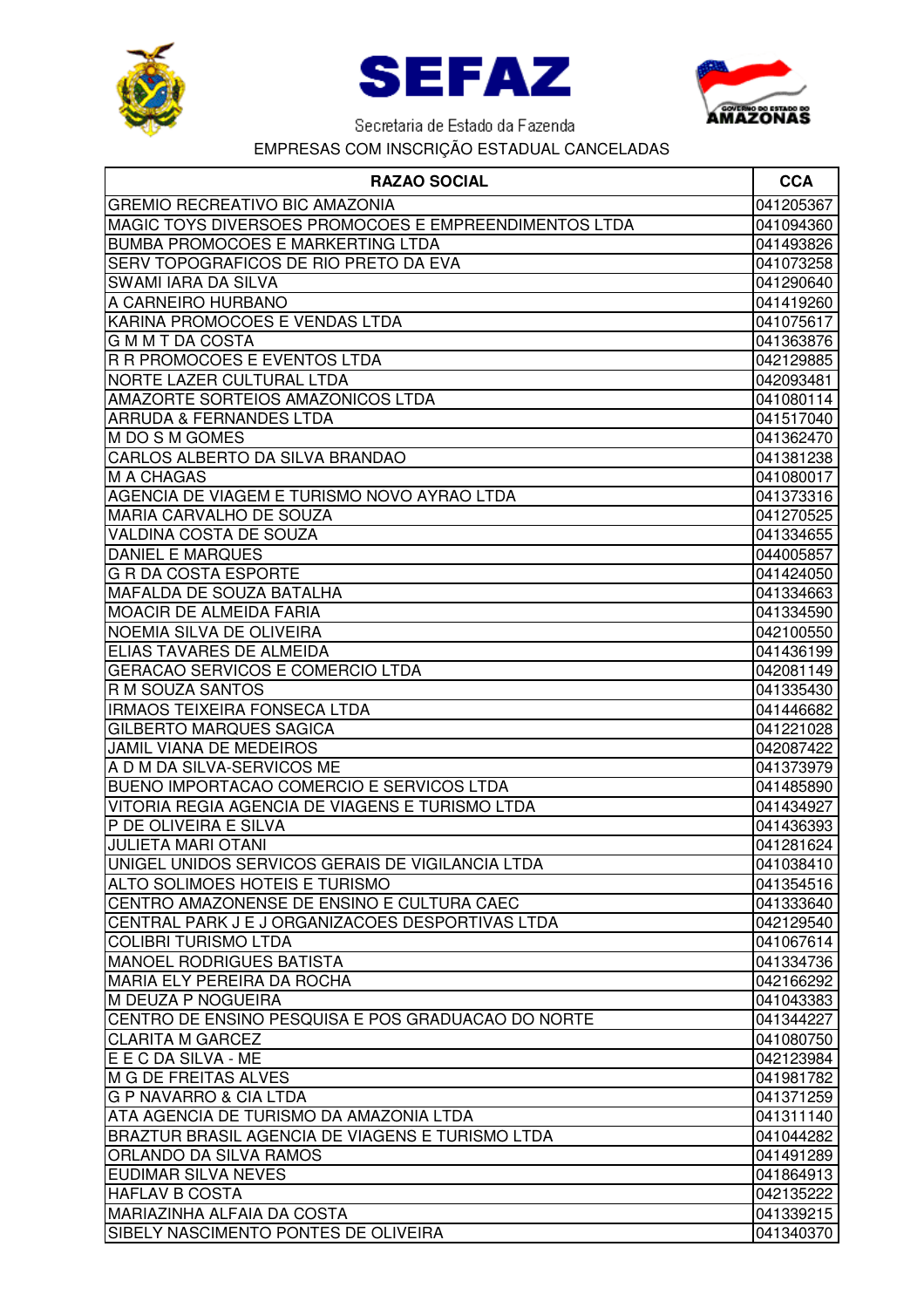





| <b>RAZAO SOCIAL</b>                                                             | <b>CCA</b> |
|---------------------------------------------------------------------------------|------------|
| LEGITIMA SERVICOS DE PROTECAO SEGURANCA E VIGILANCIA PATRIMONIAL LTDA 042132100 |            |
| NIZOMAR DE OLIVEIRA LIMA                                                        | 041478509  |
| <b>BANCO DA AMAZONIA S A</b>                                                    | 041985443  |
| <b>ANDREA NUNES FREIRE</b>                                                      | 050000276  |
| J B G DE SALES ME                                                               | 041315596  |
| <b>MILSON P BRITO ME</b>                                                        | 042148642  |
| W M F DA SILVA                                                                  | 041374142  |
| LIRA COMERCIO E REPRESENTACOES LTDA                                             | 041041542  |
| <b>SUZANNA CAROLINE ARAUJO BATISTA</b>                                          | 042187257  |
| A DOS SANTOS CARVALHO                                                           | 041399579  |
| CEAB CENTRO EDUCACIONAL AURELIO BRAZ LTDA                                       | 041024907  |
| SHIFT CYBER INFORMATICA LTDA ME                                                 | 042117020  |
| TELMA MARIA DOS SANTOS FACANHA                                                  | 041087186  |
| <b>H TELLES RAPHAEL</b>                                                         | 041401514  |
| CENTRO EDUCACIONAL 12 DE OUTUBRO LTDA                                           | 041277600  |
| <b>MORAES DA COSTA E RIEGER LTDA</b>                                            | 042183812  |
| MULTIMAGEM INSTITUTO DE DIAGNOSTICO TOCOGINECOLOGICO POR IMAGENS                |            |
| <b>LTDA</b>                                                                     | 041389530  |
| CENTRO EDUCACIONAL MUNDO DAS MARAVILHAS LTDA                                    | 041247043  |
| L P DA R LOUZADA                                                                | 041703103  |
| <b>MOZARTH CORREA DE MELLO JUNIOR</b>                                           | 041192265  |
| ELITE ADMINISTRACAO DE SERVICOS LTDA                                            | 041373383  |
| SOC ASSIST MATERNO INFANTIL BEBE BOMBOM LTDA                                    | 041833325  |
| JOAO BATISTA DE AGUIAR GOMES                                                    | 041343247  |
| <b>I S COSTA ESCOLA</b>                                                         | 041048105  |
| O C LIMA                                                                        | 041268768  |
| REPRECAM REPRESENT. E COM. AMAZONAS LTDA.                                       | 041340256  |
| CLINICA OFTALMOLOGICA SANTA RITA DA PIEDADE LTDA                                | 041335945  |
| <b>M B DE CARVALHO</b>                                                          | 041372522  |
| CENTRO EDUCACIONAL SANTA ETELVINA                                               | 041034066  |
| ORLANDO FERREIRA DA SILVA-DENTISTA                                              | 041041828  |
| POLIDONTO POLICLINICA ODONTOLOGIA LTDA                                          | 041322649  |
| COOPED AM COOPERATIVA DOS PEDIATRAS DO EST DO AMAZ LTDA                         | 041040007  |
| IM C MELO CAMPOS                                                                | 041354214  |
| UNIMED DA AMAZONIA OCIDENTAL FED SOC C DE TRAB MED DO AM                        | 041432568  |
| A J CONSTRUCAO E MONTAGEM INDUSTRIAL LTDA                                       | 041031903  |
| H DE O LIMA                                                                     | 041990692  |
| LOTERIA TOCANTINS LTDA                                                          | 041416996  |
| <b>TORNEADORA TROPICAL LTDA</b>                                                 | 041024567  |
| <b>ELIANA TORRES CERBARO</b>                                                    | 041352335  |
| <b>SIZA E DIAS LTDA</b>                                                         | 041031598  |
| CENTRO DE TRATAMENTO INTEGRADO CORPO E MENTE                                    | 041924770  |
| USITEC DA AMAZONIA USINAGEM LTDA                                                | 041063678  |
| TRATAMENTOS TERMICOS EM ACO DA AMAZONIA LTDA                                    | 047401338  |
| TRATAMENTOS TERMICOS EM ACO DA AMAZONIA LTDA                                    | 041518918  |
| <b>BABY CRECHE MATERNAL LTDA</b>                                                | 041071271  |
| L R DE SOUSA                                                                    | 041932846  |
| I GOMES NASCIMENTO                                                              | 042153220  |
| <b>OSVALDO DA SILVA BARROS</b>                                                  | 041278526  |
| CENTRO MEDICO RAMAZZINI LTDA                                                    | 041277635  |
| ASSOCIACAO NOVA ECONOMIA                                                        | 041084586  |
| ULTRA CENTER SERVICOS DE LABORATORIOS LTDA                                      | 041302486  |
| M DO P S DA SILVA MALAGUETA                                                     | 042203473  |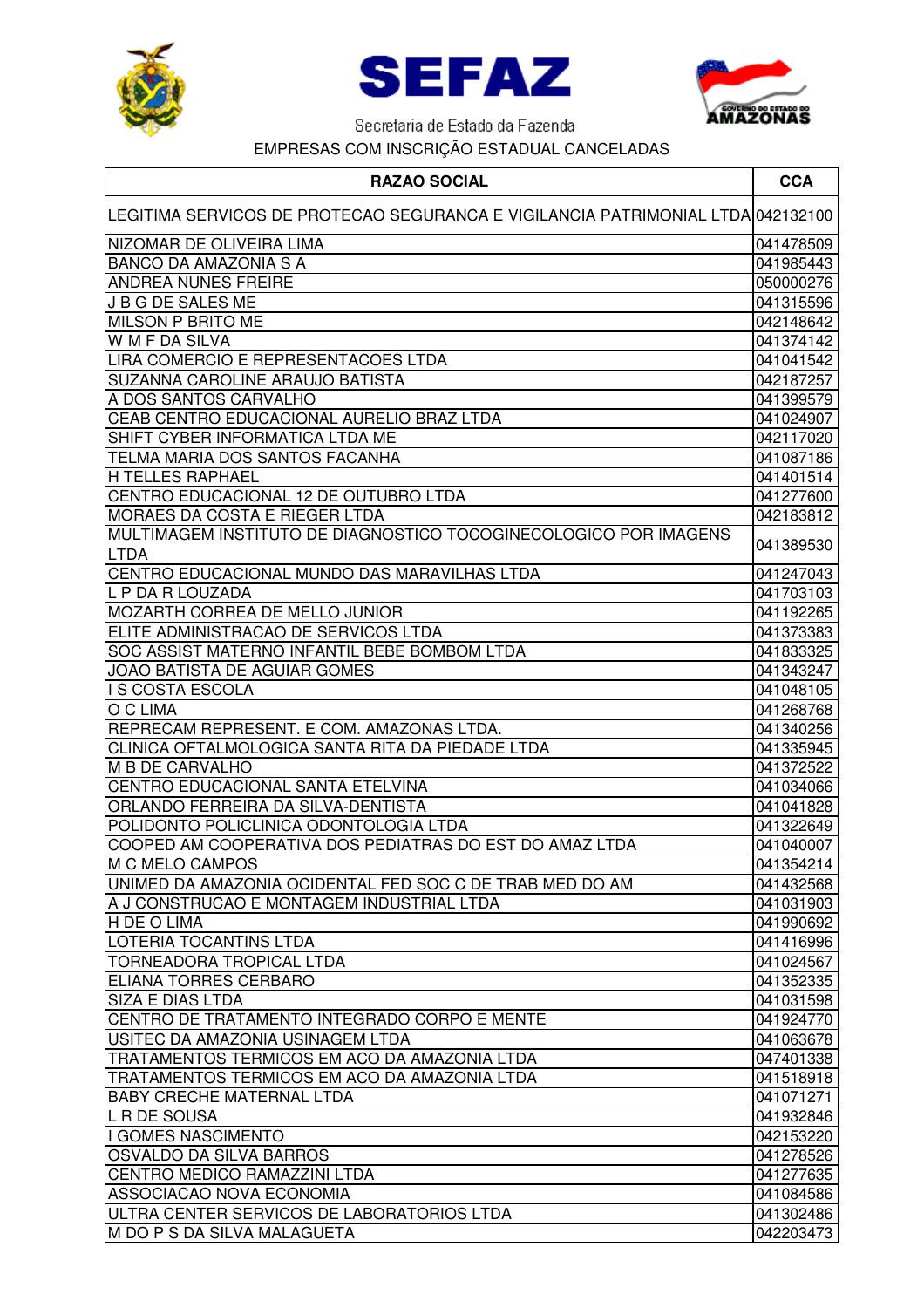





| <b>RAZAO SOCIAL</b>                                            | <b>CCA</b> |
|----------------------------------------------------------------|------------|
| CRISTAL INDUSTRIA E SERVICO DE POLIMENTOS LTDA                 | 044006276  |
| CLINICA NEUROCIRURGICA DO AMAZONAS S C LTDA                    | 041962320  |
| M V AMORIM DA SILVA                                            | 041082044  |
| A C DA SILVA FILHO                                             | 042120292  |
| <b>INOAM - INSTITUTO DE OLHOS DO AMAZONAS LTDA</b>             | 041268326  |
| <b>V L A DE OLIVEIRA</b>                                       | 041381661  |
| LABORATORIO DE PROT DENT NOVE DE JULHO LTDA                    | 041930274  |
| ASSOCIACAO ESPIRITA BENEFICIENTE JESUS GONCALVES               | 041350774  |
| 1055 LOBATO & TOSCANO LTDA                                     | 041469232  |
| <b>HC LOPES INFORMATICA LTDA</b>                               | 042234921  |
| LOTERIA SONHO DOURADO LTDA                                     | 041548426  |
| TECNOLOGIA INDUSTRIAL EM USINAGEM DA AMAZONIA LTDA             | 042126754  |
| CACL CONSULTORIA E ASSESSORIA EMPRESARIAL LTDA                 | 042229375  |
| META ASSESSORIA EM MEDICINA DO TRABALHO LTDA                   | 041198417  |
| <b>TAREFA CONSERVACAO E LIMPEZA LTDA</b>                       | 041343760  |
| <b>R P DA SILVEIRA</b>                                         | 041087348  |
| INST EDUC DE FORMACAO PROFISSIONAL E SIND DOS TRAB DO AMAZONAS | 041373227  |
| <b>ANTONIA LIMA GOMES</b>                                      | 041360788  |
| <b>BRAGA &amp; MENDES LTDA</b>                                 | 041238320  |
| UNIDOS SERVICOS EMPRESARIAIS LTDA                              | 041456734  |
| M G DE OLIVEIRA - CURSOS LIVRES                                | 041322738  |
| COSENG CONSERVACAO SERVICOS E ENGENHARIA LTDA                  | 041460847  |
| LIMA E SOUZA LTDA                                              | 041341600  |
| K S ASSESSORIA E SERVICOS LTDA                                 | 041956028  |
| AMAZONAS SERVICOS LTDA                                         | 042245702  |
| <b>CR REPRESENTACOES</b>                                       | 041191900  |
| <b>J J G ARARIPE</b>                                           | 041458010  |
| RONDONIA VIGILANCIA E SEGURANCA LTDA                           | 041098684  |
| CONASERV - SERVICOS PROFISSIONAIS LTDA                         | 041264754  |
| R RODRIGUES DE MORAES                                          | 041116194  |
| <b>EDILSON FERREIRA CAZUMBA</b>                                | 041022769  |
| K W EMPREITEIRA LTDA                                           | 041359887  |
| CONSERVADORA AMAZONAS LTDA                                     | 041289714  |
| JOSE CARLOS ALVES DA SILVA                                     | 041281136  |
| SERVGUARDA SERVICO DE SEGURANCA PATRIMONIAL DO AMAZONAS LTDA   | 041173180  |
| <b>FONTUR FONTETURISMO LTDA</b>                                | 041236432  |
| IZAIAS OLIVEIRA BARBOSA                                        | 041231570  |
| PLANESEL PLANEJAMENTO E SERVICOS ESPECIAIS LTDA                | 041024990  |
| SISTEMA DE ENSINO OBJETIVO EQUIPOL LTDA                        | 041138295  |
| <b>ARLENE OLIVEIRA DE SOUZA</b>                                | 042230659  |
| POLI MEN SERVICOS TECNICOS LTDA ME                             | 042097274  |
| <b>GD CONSTRUCOES E SERVICOS LTDA</b>                          | 042103738  |
| COBRAS SERVICOS DE PROTECAO SEGURANCA E VIGILANCIA LTDA        | 041432991  |
| CHRISTIANE CHAGAS RUSPOLI                                      | 041072901  |
| LEONI PEREIRA DE ALMEIDA                                       | 041064879  |
| <b>ALDRI SERVICOS LTDA</b>                                     | 041408900  |
| B M B SEGURANCA PATRIMONIAL LTDA                               | 041412150  |
| FONTUR FONTETURISMO LTDA                                       | 041236432  |
| LOGICA INFORMATICA LTDA                                        | 041191846  |
| MARIA DO PERPETUO SOCORRO PINHEIRO SANTOS                      | 041332334  |
| CONSERVADORA SELVA LTDA                                        | 041681592  |
| SAN PRESS SEGURANCA PATRIMONIAL LTDA                           | 041353986  |
| <b>MAXSERVICE CONSERVACAO LTDA</b>                             | 041431626  |
| <b>CONSERVADORA UNIDOS LTDA</b>                                | 041734742  |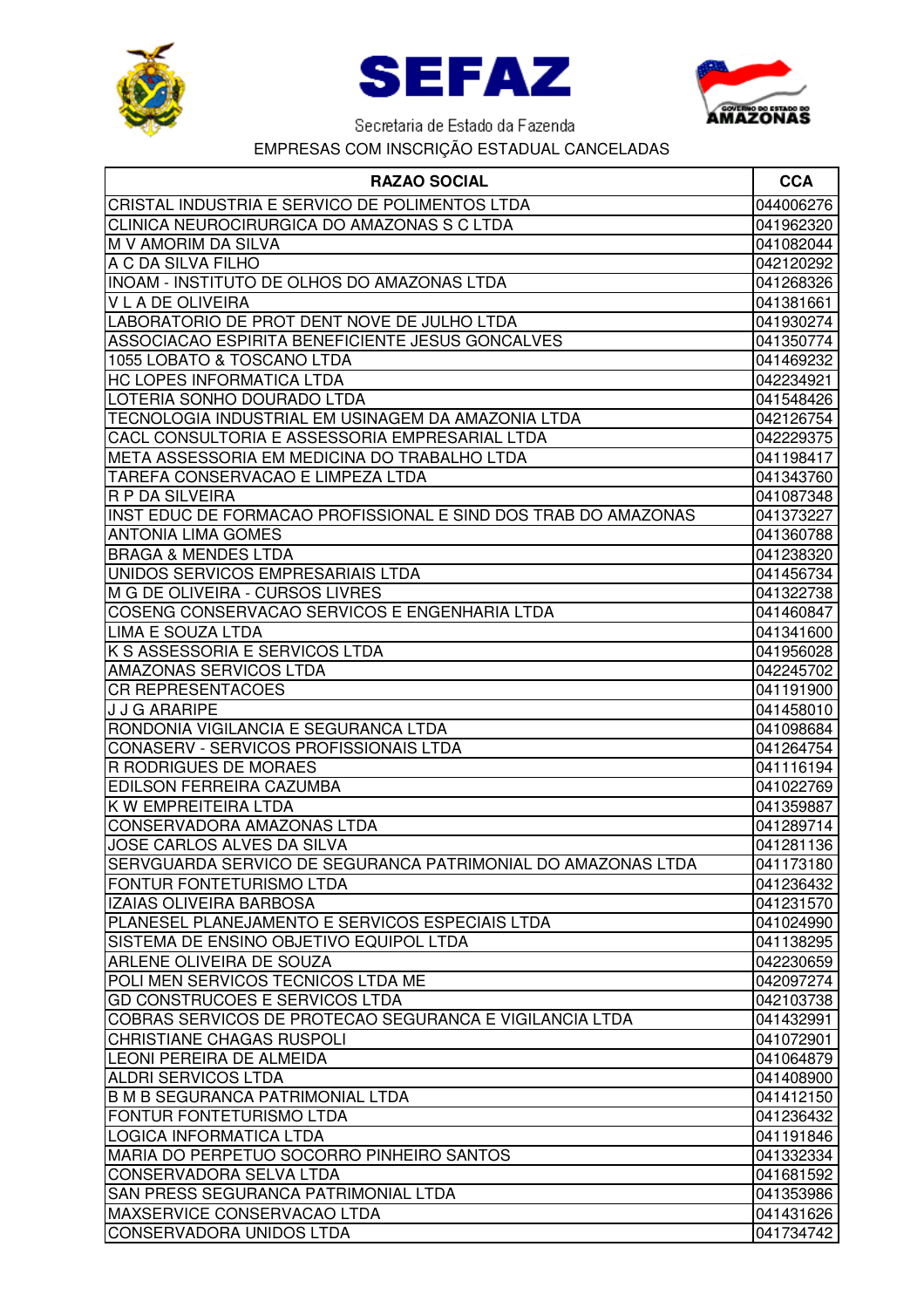





| <b>RAZAO SOCIAL</b>                                                                     | <b>CCA</b>             |
|-----------------------------------------------------------------------------------------|------------------------|
| <b>J N TRINDADE ME</b>                                                                  | 041347013              |
| A M DE C OLIVEIRA                                                                       | 041361776              |
| W MAGALHAES CAMARA                                                                      | 041254201              |
| R N DA SILVA SERVICOS DATILOGRAFICOS                                                    | 041131380              |
| <b>SERGEL SERVICOS GERAIS LTDA</b>                                                      | 041104960              |
| CENTRAL ADMINISTRADORA DE SERVICOS LTDA                                                 | 041346513              |
| MUNDISERV MUNDIAL SERVICOS LTDA                                                         | 041426037              |
| CONSEGUR CONSULTORIA DE SEGURANCA LTDA                                                  | 041228103              |
| M A DE BRITO SAUL                                                                       | 041866134              |
| H C VIANA                                                                               | 041388763              |
| <b>C D B MARQUES</b>                                                                    | 041442083              |
| <b>JOAO BATISTA DE MENEZES</b>                                                          | 041200519              |
| LIMPESERVICE SERVICO CONSERVACAO E LIMPEZA LTDA                                         | 041400682              |
| <b>FRANCISCO DE ASSIS C DA SILVA</b>                                                    | 041287819              |
| <b>CARVALHO E SA LTDA</b>                                                               | 041359780              |
| JOSE RODRIGUES DE SA ME                                                                 | 041529170              |
| <b>DAYA SANITARIA LTDA</b>                                                              | 041163435              |
| <b>ELZA VIEIRA DE AGUIAR</b>                                                            | 041855906              |
| J R S MENDES COMPUTEC INFORMATICA                                                       | 041033205              |
| <b>COLEGIO PALAS ATENA LTDA</b>                                                         | 041218418              |
| CRISTIANO DOS SANTOS LIMA                                                               | 041368649              |
| MARIA VENANCIA GOMES DE SOUZA                                                           | 041075137              |
| VISAM VIGILANCIA E SEGURANCA DA AMAZONIA LTDA                                           | 041268229              |
| MARIA ARRUDA DE SOUZA                                                                   | 041264681              |
| IP C R DA AMZONIA LTDA                                                                  | 041096215              |
| O L DE OLIVEIRA - SERVICOS EMPRESARIAIS - ME                                            | 042253659              |
| BRINKS SEG E TRANS DE VALORES LTDA                                                      | 049006436              |
| <b>MARCUS J F LOBATO</b>                                                                | 041022890              |
| <b>QUIMICAS LTDA</b>                                                                    | 042091241              |
| <b>FATIMA CARDOSO DE ALENCAR</b>                                                        | 041390636              |
| VIMEL REPRESENTA¿¿ES LTDA                                                               | 041380487              |
| CLAUDIO DE CARVALHO ARCURIO                                                             | 041347943              |
| JT BRASERVICE PRESTACAO DE SERVICOS LTDA                                                | 041381742              |
| <b>MAILSON SALES CABRAL</b>                                                             | 041074050              |
| SERCOMFLORES SERV CONSERV COMERCIO E REFLORESTAMENTO LTDA                               | 041636180              |
| <b>FAP SANTOS</b>                                                                       | 041041925              |
| J L RIBEIRO SERVICOS                                                                    | 041346572              |
| ANA ZILMA LIMA TRAJANO                                                                  | 041248651              |
| L H COMERCIO E SERVICOS DE REFORMAS EM GERAL LTDA                                       | 041535413              |
| <b>COMDASP INFORMATICA LTDA</b>                                                         | 041285670              |
| <b>VALCYR SILVA DE OLIVEIRA</b>                                                         | 041231872              |
| <b>IVANEIDE MESQUITA DA ROCHA</b>                                                       | 041457196              |
| P T DE S JUNIOR ESCOLA DE INFORMATICA                                                   | 041374703              |
| JOAO CORREIA SANTOS FILHO                                                               | 041233263              |
| VIMEL REPRESENTA ن ES LTDA                                                              | 041380487              |
| MARCIO AURELIO DOS SANTOS ALENCAR                                                       | 041328876              |
| <b>AUGUSTO CEZAR QUEIROZ VILAR</b>                                                      | 041949064              |
| <b>ESPACO VERDE TURISMO LTDA</b>                                                        | 041407610              |
| <b>FRANCISCA DAS CHAGAS ALBUQUERQUE</b><br><b>EXITO SERVICOS E EMPREENDIMENTOS LTDA</b> | 041469160              |
| <b>EDILSON COLARES GAMA</b>                                                             | 041388615<br>041107268 |
| POLISERVICE LOCACAO DE SERVICOS LTDA                                                    | 041285093              |
| L I PRESTACAO DE SERVICOS LTDA                                                          | 041080270              |
| ZOOM PROJECAO E AUDIO LTDA                                                              | 041352645              |
|                                                                                         |                        |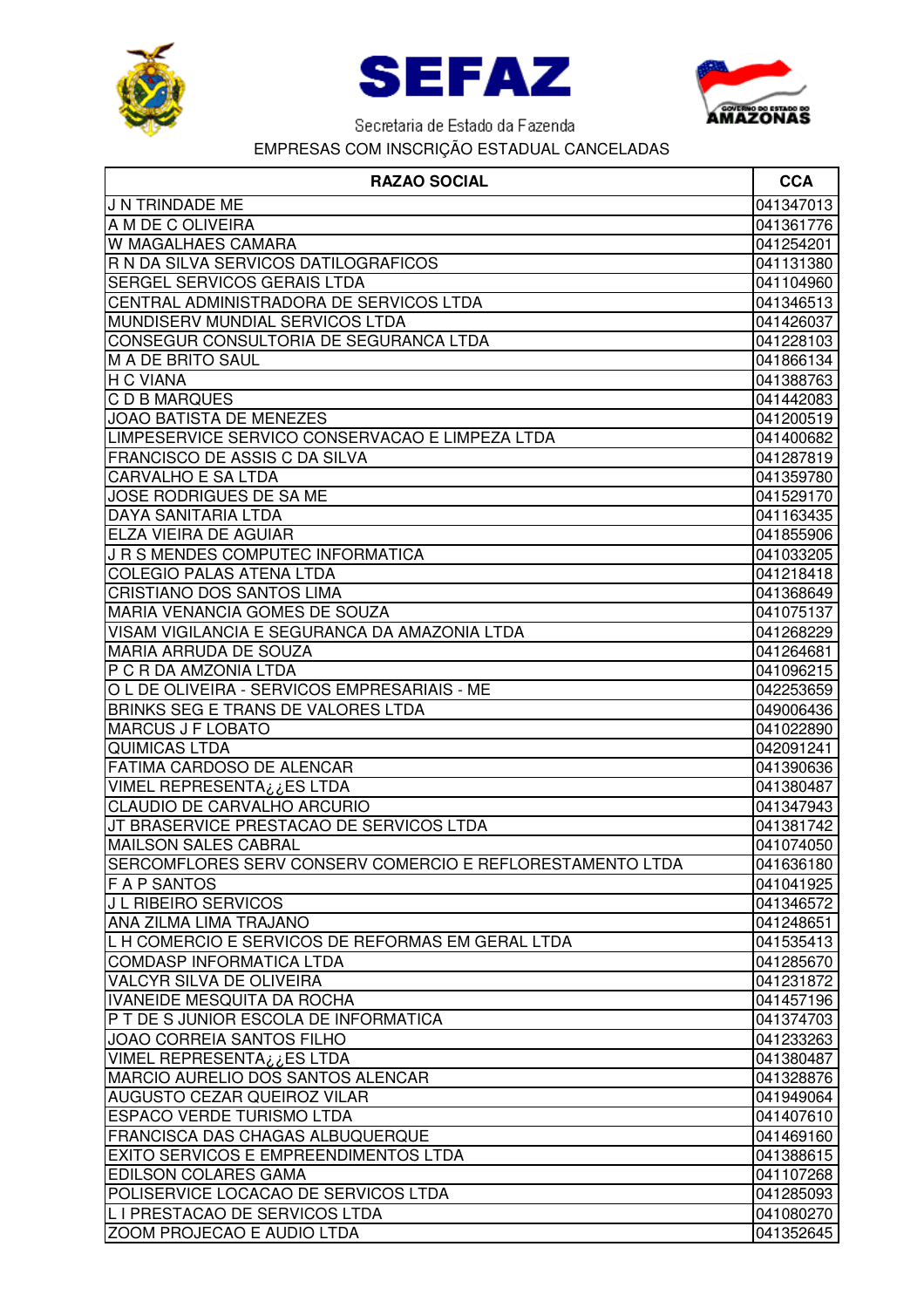





| <b>RAZAO SOCIAL</b>                                                                       | <b>CCA</b>             |
|-------------------------------------------------------------------------------------------|------------------------|
| <b>WERSATYL SERVICOS LTDA</b>                                                             | 041382935              |
| OSMET HOTEIS E TURISMO LTDA                                                               | 041336364              |
| L PAIXAO BADER                                                                            | 041021215              |
| IZALLIANY PINHEIRO CAVALCANTE                                                             | 042182883              |
| CARTAZ ADMINISTRADORA E CORRETORA DE SEGUROS LTDA                                         | 041349393              |
| <b>MARIA ANTONIA MONTEIRO DA SILVA</b>                                                    | 041774256              |
| ZENEIDE DE ABREU BEZERRA                                                                  | 041201833              |
| <b>W ANDRADE SILVA</b>                                                                    | 041023439              |
| TRANSCONTINENTAL IMPORTACAO E EXPORTACAO LTDA                                             | 041276523              |
| A E FERREIRA DIAS                                                                         | 041054911              |
| <b>R RODRIGUES DE LIMA</b>                                                                | 041374975              |
| L C DE SOUZA                                                                              | 041096657              |
| V MOURA PEREIRA                                                                           | 042189896              |
| <b>ARLINDO BRITO LIMA</b>                                                                 | 041023854              |
| J R ANGELIM DA SILVA                                                                      | 041794877              |
| <b>TUDO BEM POUSADA LTDA</b>                                                              | 042633524              |
| <b>J M V DOS SANTOS</b>                                                                   | 041340426              |
| <b>AGENCIAS TROPICAIS DE TURISMO LTDA</b>                                                 | 041595378              |
| TIRZA INES BARBOSA DE MELO                                                                | 041071905              |
| <b>TIMBO VIAGENS LTDA</b>                                                                 | 041364481              |
| ADEILTON CASTRO DE COUTO                                                                  | 041331842              |
| JGR CONSERVADORA TRANSPORTE E CONSTRUCAO LTDA                                             | 041055047              |
| <b>ANDRE DOS SANTOS REIS</b>                                                              | 041834992              |
| U D I UNIDADE DE DIAGNOSTICO POR IMAGEM LTDA                                              | 041364090              |
| O A NOBRE & CIA LTDA                                                                      | 041750217              |
| MIRACI OLIVEIRA DE SOUZA                                                                  | 041075820              |
| MB LOCACAO DE SERVICOS LTDA                                                               | 041242815              |
| <b>IF DA S ARRUDA</b>                                                                     | 041178572              |
| <b>TAUARI AGENCIA DE VIAGENS E TURISMO LTDA</b>                                           | 041750969              |
| NATUREZA AMAZONICA VIAGENS E TURISMO LTDA                                                 | 041320174              |
| ASSOCIACAO DOS MOVELEIROS MARCENEIROS ARTEFATOS E CARPINTEIROS DO<br><b>ALTO SOLIMOES</b> | 042245281              |
|                                                                                           | 041070119              |
| CONSERVADORA UNIAO LTDA<br>AGENCIA DE TURISMO ETASA SELVA E AGUA LTDA                     |                        |
| <b>BRASILVEICULOS COMPANHIA DE SEGUROS</b>                                                | 041998901<br>041395140 |
| JONAS RODRIGUES DE MENEZES                                                                | 041686063              |
| M A DOS REIS ALENCAR                                                                      | 041333772              |
| M DE J S DOS SANTOS CONSERVADORA                                                          | 041027850              |
| A A R DE MEDEIROS FILHO                                                                   | 041322860              |
| I DE SOUZA DA MATA                                                                        | 041842588              |
| L VIEIRA DE SOUZA                                                                         | 041475585              |
| MEGA SHOW PROMOCOES DIVERSOES E EVENTOS LTDA                                              | 042080991              |
| M C C DE ANDRADE                                                                          | 041028562              |
| F A DE LIMA LOCADORA DE VIDEO                                                             | 041513657              |
| NOVITAS CONSULTORIA EMP LTDA                                                              | 041385640              |
| ELITE SERVICOS EMPRESARIAIS LTDA                                                          | 041058160              |
| CENTRO EDUCACIONAL ELZA LIMA LTDA                                                         | 041338650              |
| A DE PADUA CAVALCANTE                                                                     | 042099153              |
| PENSAO OURO VERDE LTDA                                                                    | 041113560              |
| A DE MELO LEAO                                                                            | 041337352              |
| <b>E P CARNEIRO</b>                                                                       | 041508424              |
| ASTRA CONSTRUCOES E COMERCIO LTDA                                                         | 042094429              |
| <b>V S DE OLIVEIRA</b>                                                                    | 041033647              |
| LO DA SILVA CONSTRUCOES                                                                   | 041018583              |
|                                                                                           |                        |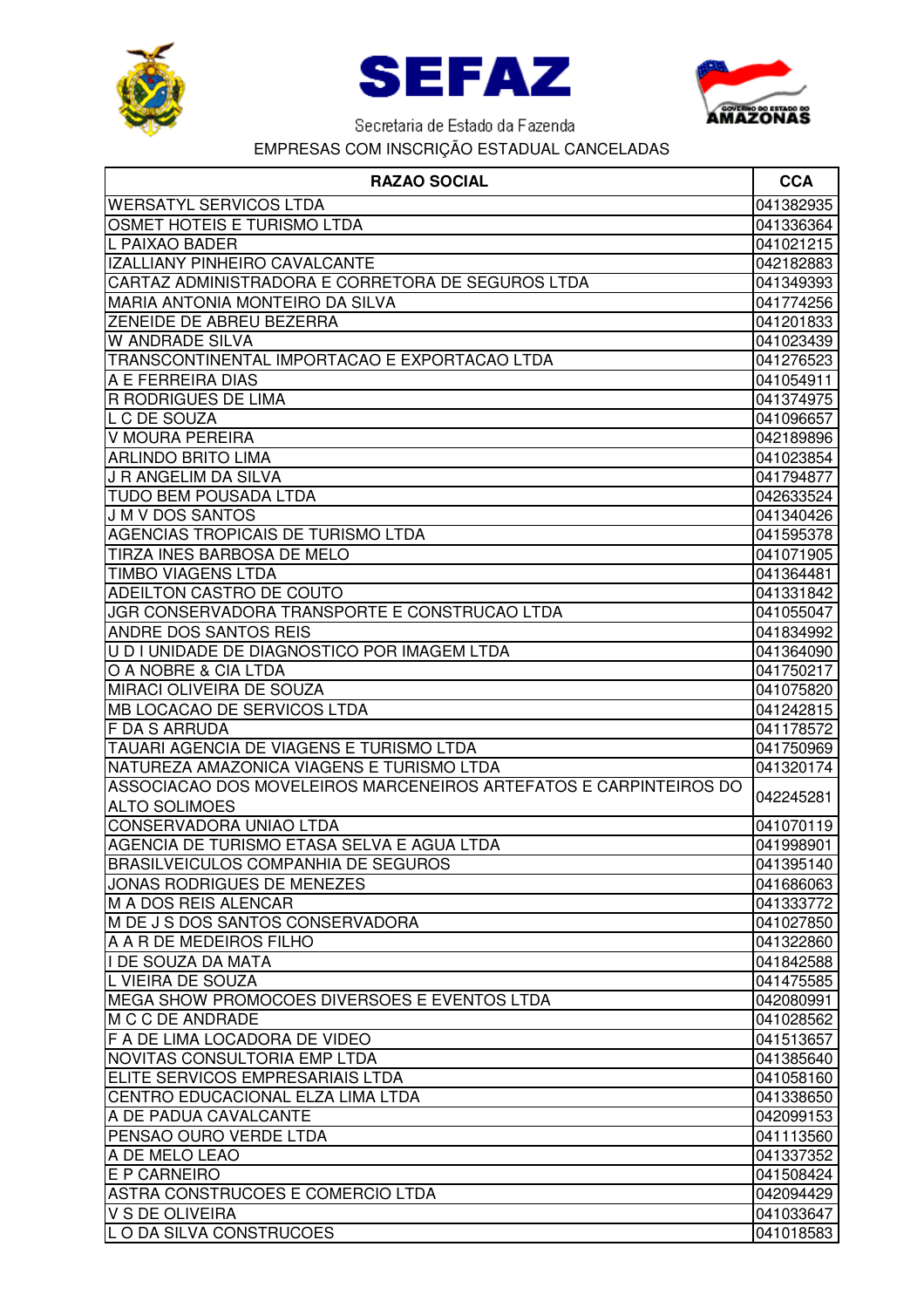





| <b>RAZAO SOCIAL</b>                                                              | <b>CCA</b> |
|----------------------------------------------------------------------------------|------------|
| <b>AMAZON TREKKERS VIAGENS E TURISMO LTDA</b>                                    | 042125421  |
| A C S MEIRELLES                                                                  | 041341546  |
| PARAISO DANGELO TURISMO LTDA                                                     | 041201906  |
| CLUBE DE DIRETORES LOJISTAS DE MANAUS                                            | 041953436  |
| R DE OLIVEIRA RAMOS EMPREITEIRA                                                  | 041019288  |
| N R DE M NASCIMENTO                                                              | 041370724  |
| C P DE ALMEIDA                                                                   | 041384580  |
| JOAO BATISTA CONSERVADORA                                                        | 041320190  |
| <b>GUARA COMERCIO E SERVICOS LTDA</b>                                            | 041375130  |
| <b>HELIO GOMES DA COSTA</b>                                                      | 041080971  |
| CAMINHA CONSULTORIA EMPRESARIAL LTDA                                             | 041469020  |
| PEREIRA ADMINISTRACAO E PARTICIPACAO LTDA                                        | 041245563  |
| MARIA ELIETE CARVALHO DE SOUZA                                                   | 041382153  |
| M J PESSOA SA                                                                    | 041028910  |
| ATLANTA CENTRO INTERATIVO DE LINGUAS LTDA                                        | 041144651  |
| <b>LADI DE SOUZA FREIRES</b>                                                     | 041502590  |
| FRANCISCO ALVES DA SILVA CONSERVADORA                                            | 041374436  |
| PARQUE RIO NEGRO INTERNACIONAL AMAZONAS TURISMO S A                              | 041455711  |
| <b>R PADILHA CONTE</b>                                                           | 041019121  |
| ASSOCIACAO COMERCIAL E INDUSTRIAL DE VILA AMAZONIA                               | 041413083  |
| OTACY DOS ANJOS ARANTES                                                          | 041428013  |
| <b>WALDENILSON MENDONCA DOS SANTOS</b>                                           | 041368010  |
| <b>CLAUDINES CAMARA DE ANDRADE</b>                                               | 041486315  |
| MILLE CONSTRUCOES LTDA                                                           | 041043090  |
| ANTONIO DE AZEVEDO MANOEL                                                        | 041023293  |
| M I M DA SILVA VIDEOS                                                            | 041040520  |
| <b>GREMIO ESPORTIVO E RECREATIVO EVADIN</b>                                      | 041667778  |
| FRANCISCO NATIVIDADE DE CASTRO                                                   | 041897323  |
| A PEREIRA PINTO CONSTRUCOES                                                      | 041040490  |
| CENTRO DE DESENV SOCIAL CONSULT E EMPREENDIMENTO LTDA                            | 041469844  |
| <b>T M MONTEMURRO</b>                                                            | 041024001  |
| CENTRO EDUCACIONAL ANTONIA VALE LTDA                                             | 041846370  |
| OBRAS SOCIAIS DO CENTRO ESPIRITA EURIPEDES BARSANULFO                            | 041377184  |
|                                                                                  |            |
| ASSOCIACAO DE PAIS MESTRES E COMUN DA ESCOLA MUNIC MARIA FERNANDES               | 041332008  |
| <b>ALTAMIRO BRITO DE AZEVEDO</b>                                                 | 041099354  |
| <b>SOLUCAO RECURSOS HUMANOS LTDA</b>                                             | 041354613  |
| A CORREA PINTO CONSTRUCAO                                                        | 041379306  |
| <b>JOSE LIMA PEREIRA</b>                                                         | 041053133  |
| PEDRO MACHADO DOS SANTOS                                                         | 041082818  |
| <b>EMPREITEIRA NASCIMENTO LTDA</b>                                               | 041368312  |
| <b>F DE A PINHEIRO</b>                                                           | 041377680  |
| C C L CONSTRUCAO CIVIL LTDA                                                      | 041067371  |
| <b>ORLANDO MENEZES RAMOS</b>                                                     | 041345223  |
| C CABRAL DOS SANTOS                                                              | 041397045  |
| INST AMAZ DE ENSINO E PESQ MULTIPROFISSIONAL ABERTO E CONTINUADO<br><b>IAPAC</b> | 041378440  |
| E M C MARINHO                                                                    | 041339169  |
| E DA COSTA ALMEIDA                                                               | 041387007  |
| REGINALDO R DE VASCONCELOS - EMPREITEIRA                                         | 041062892  |
| J G DA SILVA SERVICOS                                                            | 041093640  |
| <b>SERGIO FERREIRA SARAIVA</b>                                                   | 041322568  |
| <b>CONSERV SERVICOS LTDA</b>                                                     | 041125002  |
| <b>BR SERVICOS EMPRESARIAIS LTDA</b>                                             | 041177606  |
|                                                                                  |            |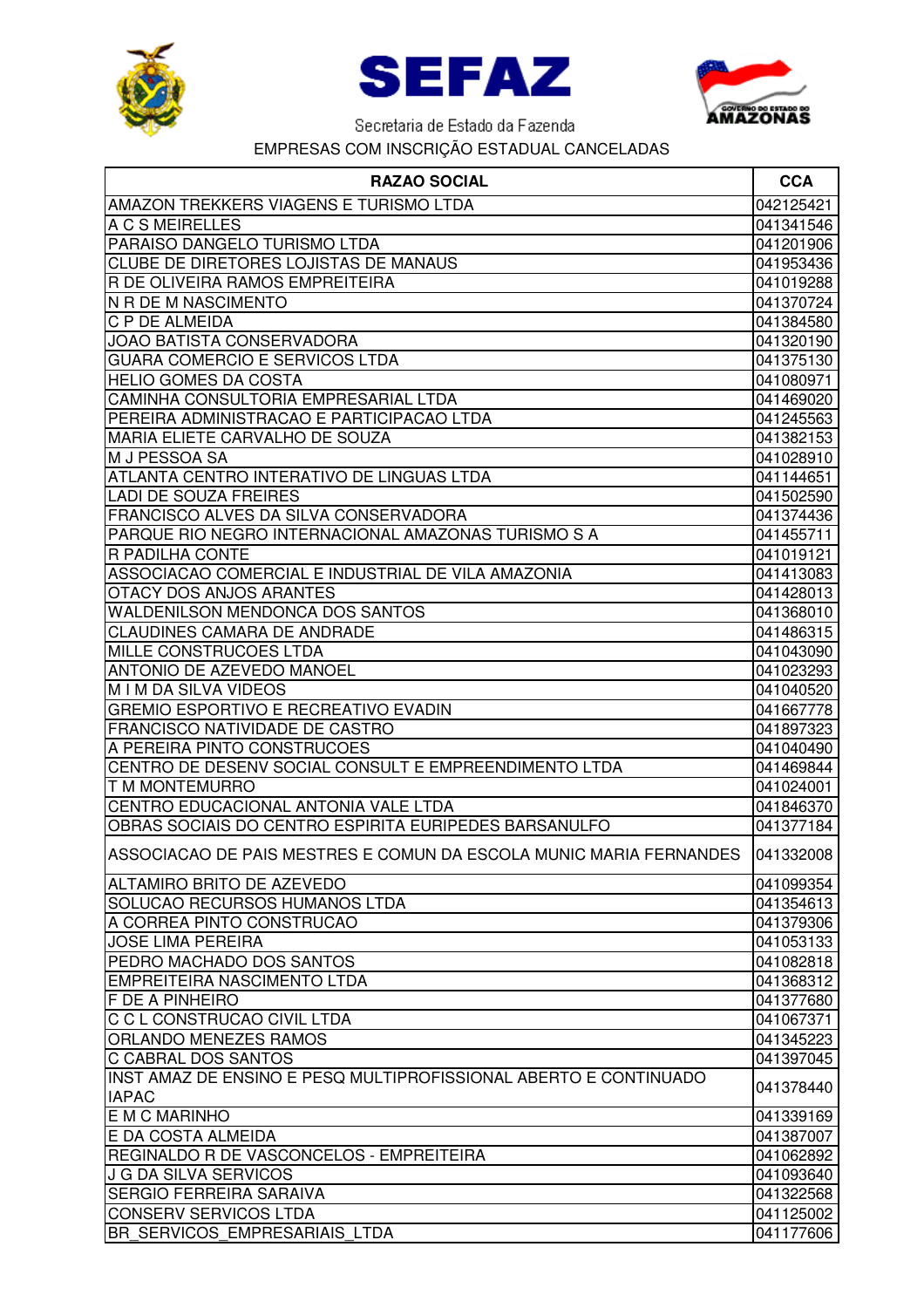





| <b>RAZAO SOCIAL</b>                                  | <b>CCA</b> |
|------------------------------------------------------|------------|
| A DE A BEZERRA                                       | 041263855  |
| <b>JOSE PENHA OLIVEIRA</b>                           | 041221559  |
| RUDARY PRESTADORA DE SERVICOSDO AMAZONAS LTDA        | 041337336  |
| M M P A DA SILVA EMPREITEIRA                         | 042085870  |
| V A B LOPES CARVALHO                                 | 041472608  |
| E F PEREIRA CONSERVACAO                              | 042088410  |
| RUDARY PRESTADORA DE SERVICOSDO AMAZONAS LTDA        | 041337336  |
| <b>M P MARTINS</b>                                   | 041529464  |
| <b>EDI GUASTICCI CORREA</b>                          | 041403584  |
| ROBENILTO DA SILVA SALDANHA                          | 041433777  |
| <b>WB CONSTRUCOES E COMERCIO LTDA</b>                | 041494695  |
| ASEPAM-ACAO E SEGURANCA PATRIMONIAL DO AMAZONAS LTDA | 041336860  |
| CRISTOVAO FERREIRA DE CARVALHO                       | 041453263  |
| <b>IEDA TERESINHA PORTES GOMES</b>                   | 041386124  |
| MANUEL FERREIRA DO NASCIMENTO                        | 041839439  |
| M I F DA SILVA                                       | 041450752  |
| BACURAU - AGRO - INDUSTRIAL LTDA                     | 041435591  |
| ELIEZER BEZERRA DA FONSECA                           | 041331850  |
| <b>R DE S PENA CONSTRUCOES</b>                       | 041428714  |
| ROZILENE DE SOUZA FERREIRA                           | 041499913  |
| C ALBERTO DOS SANTOS ANDRADE                         | 041393813  |
| C S CONSTRUCAO CONSERVACAO E SERVICOS LTDA           | 041169999  |
| E RIBEIRO                                            | 041215060  |
| <b>ANSI SERVICOS LTDA</b>                            | 041484851  |
| TOPOTEX COMERCIO E SERVICOS LTDA                     | 041438825  |
| <b>SERVICENTER DA AMAZONIA LTDA</b>                  | 041474686  |
| A J LOPES CARDOSO                                    | 041212819  |
| PAULO GILBERTO SILVA CORREA                          | 041066910  |
| <b>CONSERVADORA HICOL LTDA</b>                       | 041231058  |
| NOVALUZ AGROPECUARIA DE ITABIRA LTDA                 | 041090896  |
| RAIMUNDA DOS SANTOS SOUZA - CONSTRUCAO               | 041027329  |
| <b>MARIA DEUSA DA COSTA FERNANDES</b>                | 041345398  |
| A L DE M SAMPAIO                                     | 041448014  |
| CONTEMPORANEA RECURSOS HUMANOS LTDA                  | 041057392  |
| <b>JOSE FRANCISCO ROSAS TOCANTINS</b>                | 041494890  |
| NEILA M L DA SILVA                                   | 041059174  |
| IINSTALMOVEIS ARTES LTDA                             | 041441800  |
| <b>PAULO MORAES</b>                                  | 041489101  |
| ANIZIO VASCONCELOS DE ASSUNCAO                       | 041336917  |
| M DE SOUZA DINIZ                                     | 041217500  |
| <b>SETOR SETE INFODESIGN LTDA ME</b>                 | 041482603  |
| ESP ESPECIALIZADA EM SEGURANCA PATRIMONIA LTDA       | 041374592  |
| <b>W V DE SENA</b>                                   | 041398246  |
| P COELHO SERVICOS DE ALVENARIA LTDA                  | 041021258  |
| LABOR ASSESSORIA EMPRESARIAL LTDA                    | 041342348  |
| VICTORY ENGENHARIA E CONSTRUCOES LTDA                | 041487419  |
| <b>J C P MAQUINE</b>                                 | 041395093  |
| <b>R DE F OLIVEIRA</b>                               | 041345037  |
| R F MACHADO SEGURANCA PATRIMONIAL                    | 041094034  |
| R L COMERCIO E SERVICOS LTDA                         | 042082781  |
| R C O CONSTRUCAO CONSULTORIA COM E REP LTDA          | 041492986  |
| <b>HIPER SERVICOS AUXILIARES LTDA</b>                | 041109716  |
| <b>TAREFA RECURSOS HUMANOS LTDA</b>                  | 041328507  |
| M A DA COSTA                                         | 042082935  |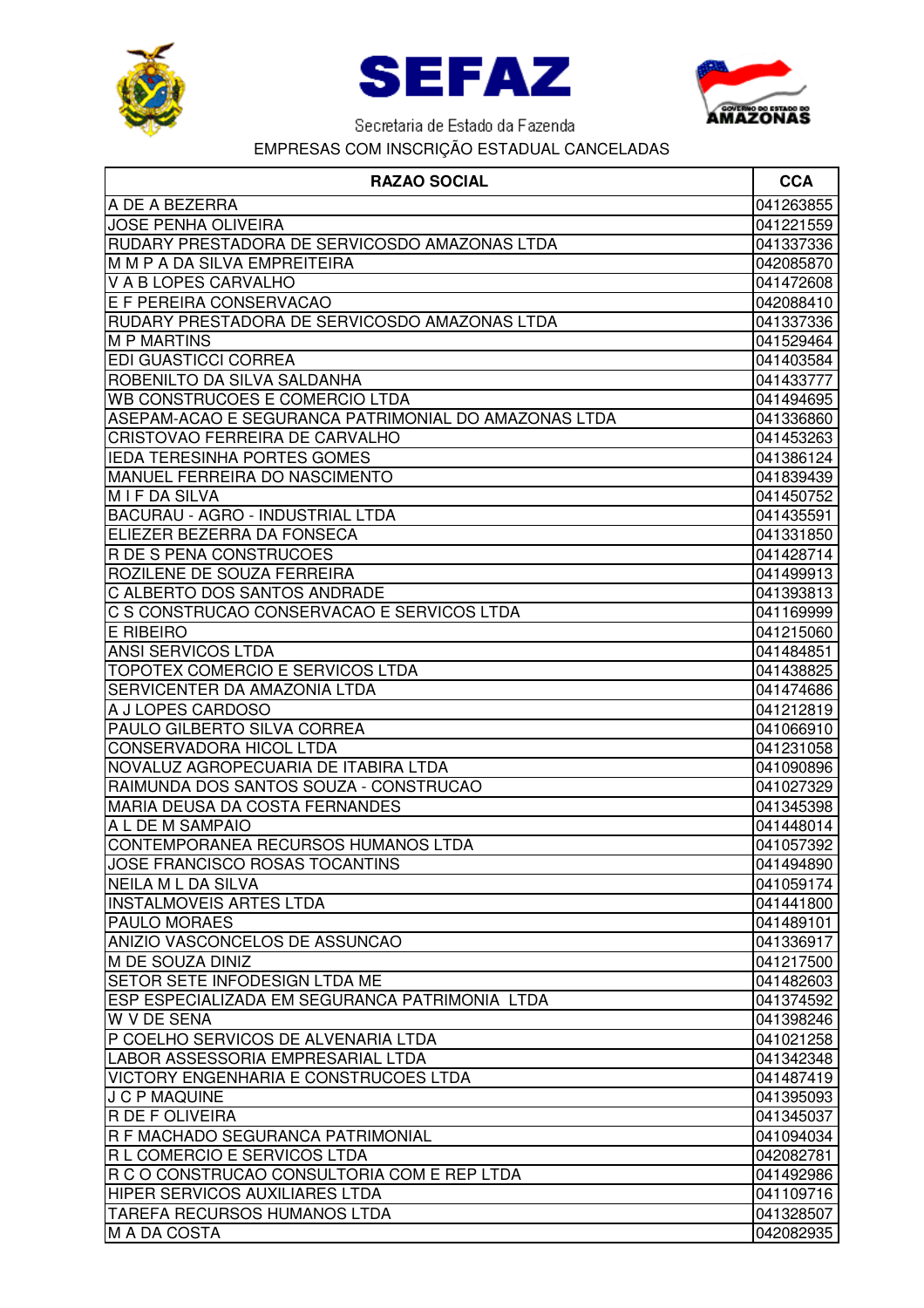





| <b>RAZAO SOCIAL</b>                                        | <b>CCA</b>             |
|------------------------------------------------------------|------------------------|
| I VIANA & CIA LTDA                                         | 041050207              |
| MASTER SERVICOS GERAIS LTDA ME                             | 041222628              |
| CONFIANCA VIGILANCIA E SEGURANCA LTDA                      | 041349059              |
| JOBAN CONSTRUCOES MANUTENCAO E COMERCIO LTDA               | 041469046              |
| <b>SERGIO PEREIRA CESARIO</b>                              | 041540930              |
| <b>INSCON INSTALACAO E CONSERVACAO LTDA</b>                | 041309600              |
| S C ALVES REPRESENTACAO E COMERCIO LTDA                    | 041349695              |
| L DOS ANJOS & CIA LTDA                                     | 041772032              |
| SERVICO DE SEGURANCA PATRIMONIAL SAO JUDAS TADEU LTDA      | 041338820              |
| P C DE ALENCAR NETO                                        | 041461843              |
| R C CACAU                                                  | 042078768              |
| <b>M P MARTINS</b>                                         | 041529464              |
| D ROCHA CURSO DE FORMACAO DE VIGILANTES LTDA               | 041377001              |
| <b>D R CARVALHO</b>                                        | 041637097              |
| L ROCHA DA SILVA                                           | 041333500              |
| E DE L SILVA                                               | 042093244              |
| ADELSON BARBOSA MAQUINE                                    | 041386370              |
| CETRO CONSULTORIA E TREINAMENTO LTDA                       | 041378172              |
| <b>JUCIMAR FONSECA SARAIVA</b>                             | 041358287              |
| GLOBALSERVICE VIGILANCIA E SEGURANCA LTDA                  | 041288408              |
| A S SCHULZE                                                | 041399048              |
| A COELHO DE LIMA                                           | 041908724              |
| IL GONZAGA BERNARDO                                        | 041359674              |
| ASSOCIACAO AMAZONENSE DE INT DE PAIS E DEFICIENTES MENTAIS | 041024443              |
| NAIZA DA S SOUZA                                           | 041401697              |
| <b>LABOR SERVICOS LTDA</b>                                 | 041303857              |
| DEMETRIUS BOSO DE MATTOS                                   | 041350154              |
| EMPREITEIRA CONSERDOM LTDA                                 | 041354923              |
| CONSERGE CONSTRUCAO E SERVICOS GERAIS LTDA                 | 041276027              |
| CONSERGE CONSTRUCAO E SERVICOS GERAIS LTDA                 | 041276027              |
| CORAL CONSTRUCAO E CONSERVACAO DE SERVICOS LTDA            | 041070658              |
| J M SERV. PROF. CONST. CONST. E COMERCIO LTDA              | 041414209              |
| CARAUARI EMPREITEIRA DE OBRAS LTDA                         | 041370279              |
| GALVANIZADORA AMAZONAS LTDA                                | 042113091              |
| <b>J E A ROCHA</b>                                         | 041315600              |
| <b>LUCIENE FERREIRA LISBOA</b>                             | 041360907              |
| JADES SERVICO E COMERCIO LTDA                              | 041359534              |
| PAULO FERNANDO MARINHO SANTOS                              | 042112630              |
| <b>ODINEIA DA SILVA NEVES</b>                              | 041397339              |
| J M SERV. PROF. CONST. CONST. E COMERCIO LTDA              | 041414209              |
| C ANDRADE DA ROCHA                                         | 042145104              |
| <b>FMSPALHA</b>                                            | 042079047              |
| A J DE M FILGUEIRAS                                        | 041519485              |
| <b>BARROSO E REIS LTDA ME</b>                              | 042108560              |
| CAUPER REPRESENTA¿¿ES LTDA                                 | 041481801              |
| MARIA DAS GRACAS AQUINO PIMENTEL                           | 041787129              |
| <b>BANCO DA AMAZONIA SA</b>                                | 041938810              |
| <b>BANCO RURAL S A</b>                                     | 041105532              |
| <b>H LAMEGO MATOS</b>                                      | 042124905              |
| <b>R M S NASCIMENTO</b>                                    |                        |
| GALVANIZADORA AMAZONAS LTDA                                | 041271777              |
| SHEILA MERECY DOS SANTOS NOBRE                             | 063003333              |
| A R C BULCAO                                               | 042754224<br>042098815 |
| <b>GRACE CABELEIREIRA LTDA</b>                             |                        |
|                                                            | 041866614              |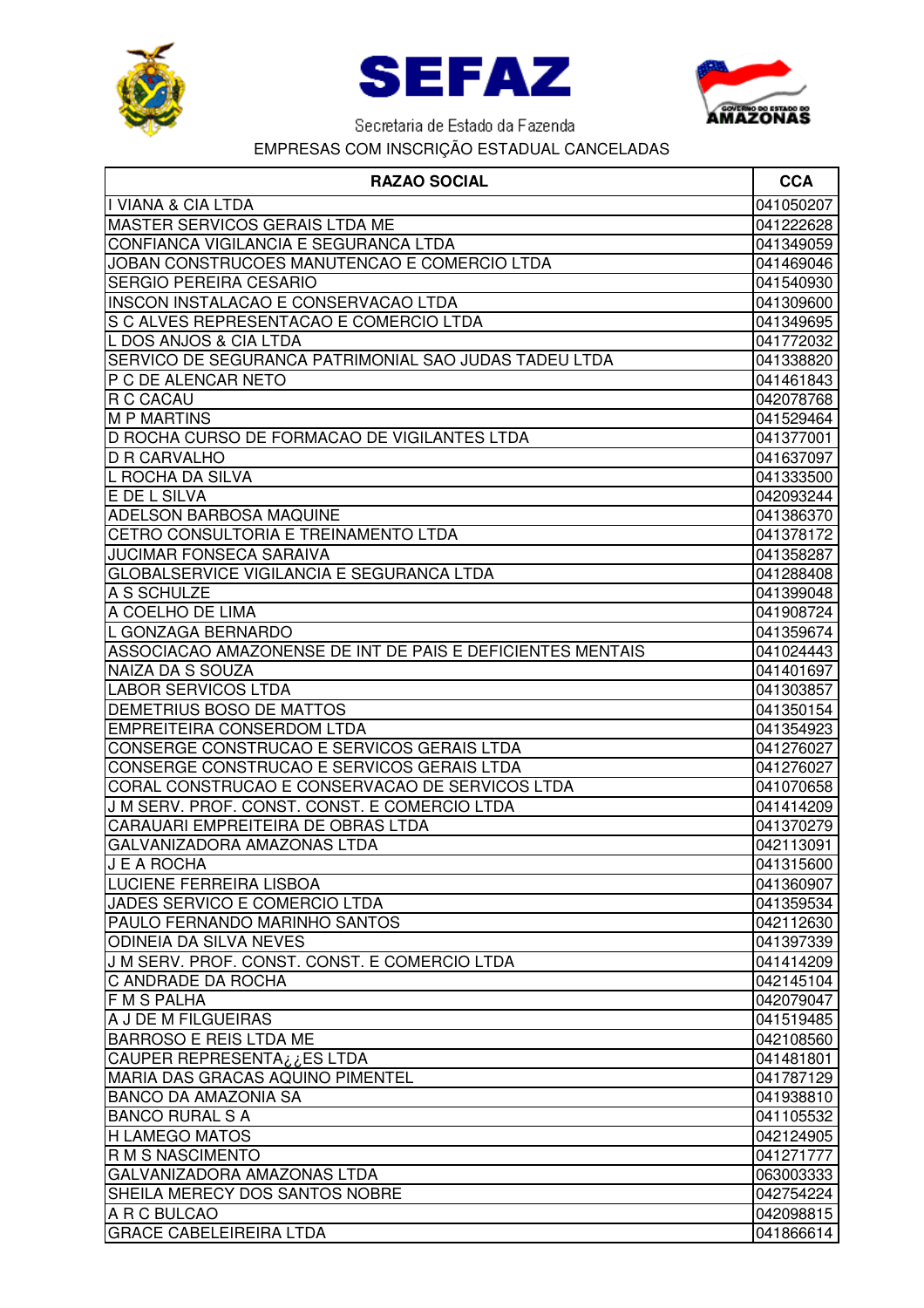





| <b>RAZAO SOCIAL</b>                                       | <b>CCA</b> |
|-----------------------------------------------------------|------------|
| F X DE ALMEIDA - ME                                       | 041859413  |
| CAUPER REPRESENTA¿¿ES LTDA                                | 041481801  |
| <b>GENEZIO MESQUITA DA SILVA</b>                          | 041861868  |
| <b>GUTEMBERG MOKDCI BARROS</b>                            | 041212053  |
| SJ REPRESENTACOES DE FERRAMENTAS LTDA                     | 041133390  |
| RUTH DA SILVA FERREIRA                                    | 041825233  |
| MARIA DA CONCEICAO ROCHA QUEIROZ                          | 041485556  |
| SJ REPRESENTACOES DE FERRAMENTAS LTDA                     | 041133390  |
| <b>GUTEMBERG MOKDCI BARROS</b>                            | 041212053  |
| <b>SERVIS SEGURANCA LTDA</b>                              | 041736630  |
| M. ROSA DOS SANTOS                                        | 041851609  |
| <b>SERVIS SEGURANCA LTDA</b>                              | 041736630  |
| <b>JOY ZIRRAN COIFFEUR LTDA</b>                           | 041530071  |
| ANTONIO LOPES DE CASTRO                                   | 041630823  |
| TAIPA ARQUITETURA E INTERIORES COMERCIO E IMPORTACAO LTDA | 041033310  |
| <b>VENICIO P DA SILVA</b>                                 | 041555309  |
| <b>G DE J M DIAS REBELO</b>                               | 041271521  |
| AMAZONAS CENTRO DE FORMA¿¿O DE CONDUTORES LTDA            | 041407725  |
| TUMPEX EMPRESA AMAZONENSE DE COLETA DE LIXO LTDA          | 041921747  |
| DISCOL DISTRIBUIDORA DE MATERIAL ESCOLAR LTDA             | 041848772  |
| <b>MITSUI SUMITOMO SEGUROS SA</b>                         | 041947517  |
| MITSUI SUMITOMO SEGUROS SA                                | 041947517  |
| IGREJA DO CULTO ECLETICO DA FLUENTE LUZ UNIVERSAL         | 042098459  |
| F M INDUSTRIA GRAFICA LTDA                                | 042280478  |
| ALUISIO ANSELMO DE VASCONCELOS                            | 041354729  |
| AMAZONIA FORMULA LTDA                                     | 042134323  |
| ESPACO COMUNICACAO LTDA                                   | 041875109  |
| ALUISIO ANSELMO DE VASCONCELOS                            | 041354729  |
| <b>TRANSPORTES GLORIA LTDA</b>                            | 041729919  |
| NAVEGACAO ASSEF LTDA                                      | 041314891  |
| <b>DEPEX TRANSPORTES LTDA</b>                             | 041974000  |
| <b>SCS TRANSPORTES COM E REPRESENTACOES LTDA</b>          | 041929160  |
| <b>MARLIKO TRANSPORTES LTDA</b>                           | 041205332  |
| A H G COMERCIO & TRANSPORTES DO AMAZONAS LTDA             | 041302923  |
| <b>JOSE PEREIRA RODRIGUES</b>                             | 041191919  |
| <b>MARLIKO TRANSPORTES LTDA</b>                           | 041205332  |
| <b>TRANSPORTES GLORIA LTDA</b>                            | 041729919  |
| <b>JONAS NUNES LIOCA</b>                                  | 041133870  |
| <b>SCS TRANSPORTES COM E REPRESENTACOES LTDA</b>          | 041929160  |
| PANTERA TRANSPORTES RODOVIARIO LTDA                       | 041311914  |
| EMPRESA DE NAVEGACAO ROCHA LTDA                           | 041990110  |
| <b>JORGE DE SOUZA MORAES</b>                              | 041838890  |
| NAVEGACAO ASSEF LTDA                                      | 041314891  |
| NAVEGACAO MIRIM LTDA                                      | 041890485  |
| <b>EXPRESSWAY CARGO SERVICE LTDA</b>                      | 041972279  |
| GUTUMAR NAVEGACAO E SERVICOS LTDA                         | 041293835  |
| EMPRESA DE NAVEGACAO ROCHA LTDA                           | 041990110  |
| <b>WALDIR PEREIRA MATOS</b>                               | 041904486  |
| <b>MOACY ALVES MAIA</b>                                   | 041130286  |
| GUTUMAR NAVEGACAO E SERVICOS LTDA                         | 041293835  |
| DALLAS TRANSPORTES LTDA                                   | 041313054  |
| DALLAS TRANSPORTES LTDA                                   | 041313054  |
| JORGE DE SOUZA MORAES                                     | 041838890  |
| PANTERA TRANSPORTES RODOVIARIO LTDA                       | 041311914  |